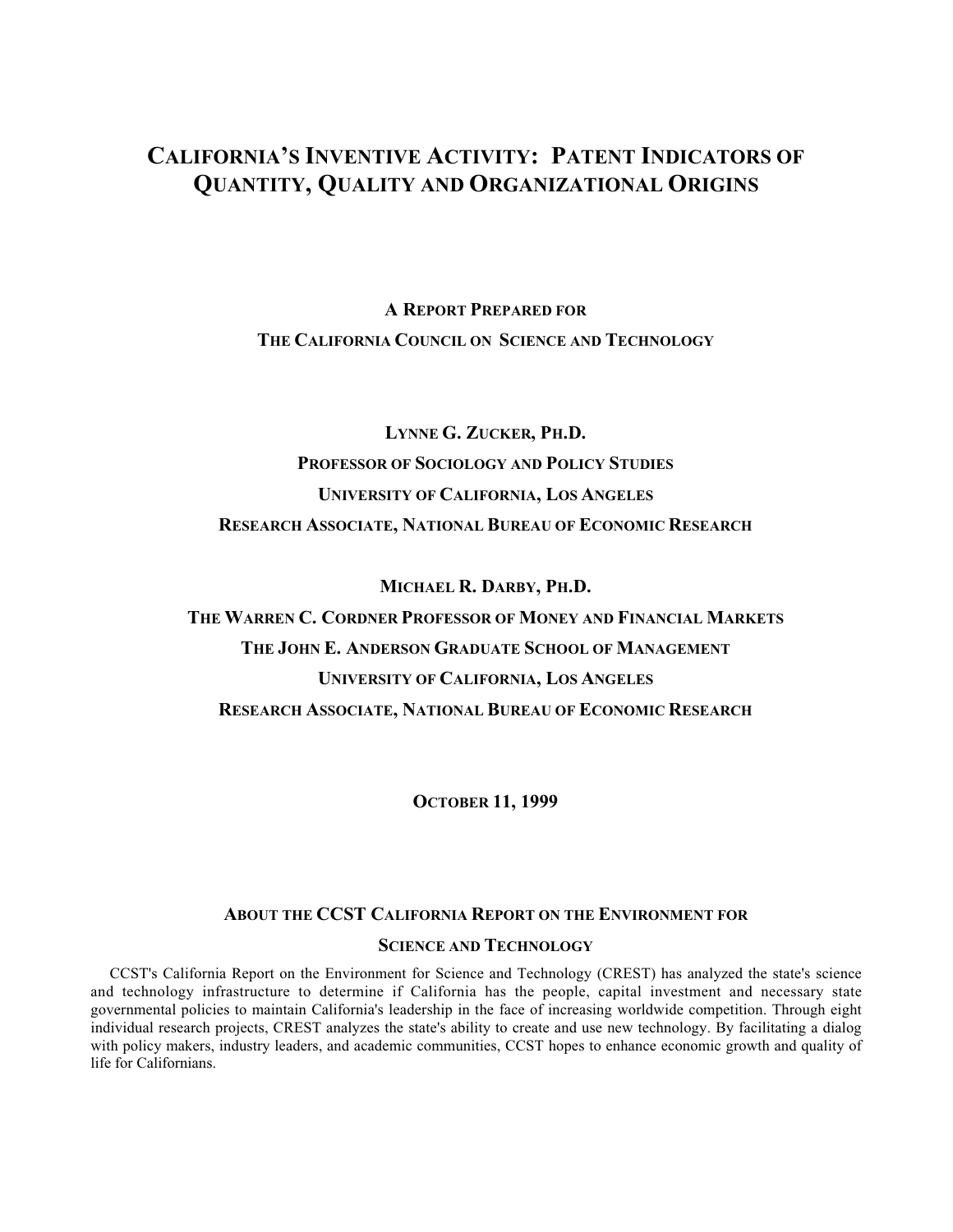#### **ACKNOWLEDGMENTS**

The California Council on Science and Technology gratefully acknowledges support from the W. M. Keck Foundation of Los Angeles, CCST's Sustaining Members, and the State of California.

The authors are indebted to two talented research assistants Xiaogang Wu and Marc Junkunc. Special thanks go to James Zheng, HZ Multimedia, and to David Waguespack, postdoctoral fellow on the authors' research team at UCLA, for updating the patent data. The authors wish to thank the California Council on Science and Technology for direct support of production of this report. The following organizations also provided significant support for the authors' patent work: the University of California Systemwide Biotechnology Research and Education Program, the University of California President's Office Industry-University Cooperative Research Program, and the National Bureau of Economic Research for research support that provided access to data on patents and high-technology classifications.

### **COPYRIGHT**

Copyright 1999 by the California Council on Science and Technology. Library of Congress Cataloging Number in Publications Data Main Entry Under Title:

California's Inventive Activity: Patent Indicators of Quantity, Quality and Organizational Origins

#### ISBN 1-930117-10-8

All rights reserved. No part of this work covered by the copyrights hereon may be reproduced or copied in any form or by any means -- graphic, electronic, or mechanical, including photocopying, recording, taping or information storage and retrieval systems - without the express written permission of the California Council on Science and Technology.

Note: The California Council on Science and Technology (CCST) has made every reasonable effort to assure the accuracy of the information in this publication. However, the contents of this publication are subject to changes, ommissions, and errors, and CCST accepts no liability for inaccuracies that may occur.

The California Council on Science and Technology is a nonprofit orgainization established in 1988 at the request of the California State Government and sponsored by the major post secondary institutions of California, in conjunction with leading private-sector firms. CCST's mission is to improve science and technology policy and application in California by proposing programs, conducting analyses, and helping government implement policies and initiatives for a better economy and quality of life.

The writers of this publication can be reached for questions or comments on content at the

California Council on Science and Technology 1130 K Street, Suite 280 Sacramento, California 95814

by voice at (916) 492-0996

by fax at (916) 492-0999

or e-mail at ccst@ccst.ucr.edu

> To order additional copies of this report or other CCST publications contact 909.787.2913 or email ccst@ccst.ucr.edu.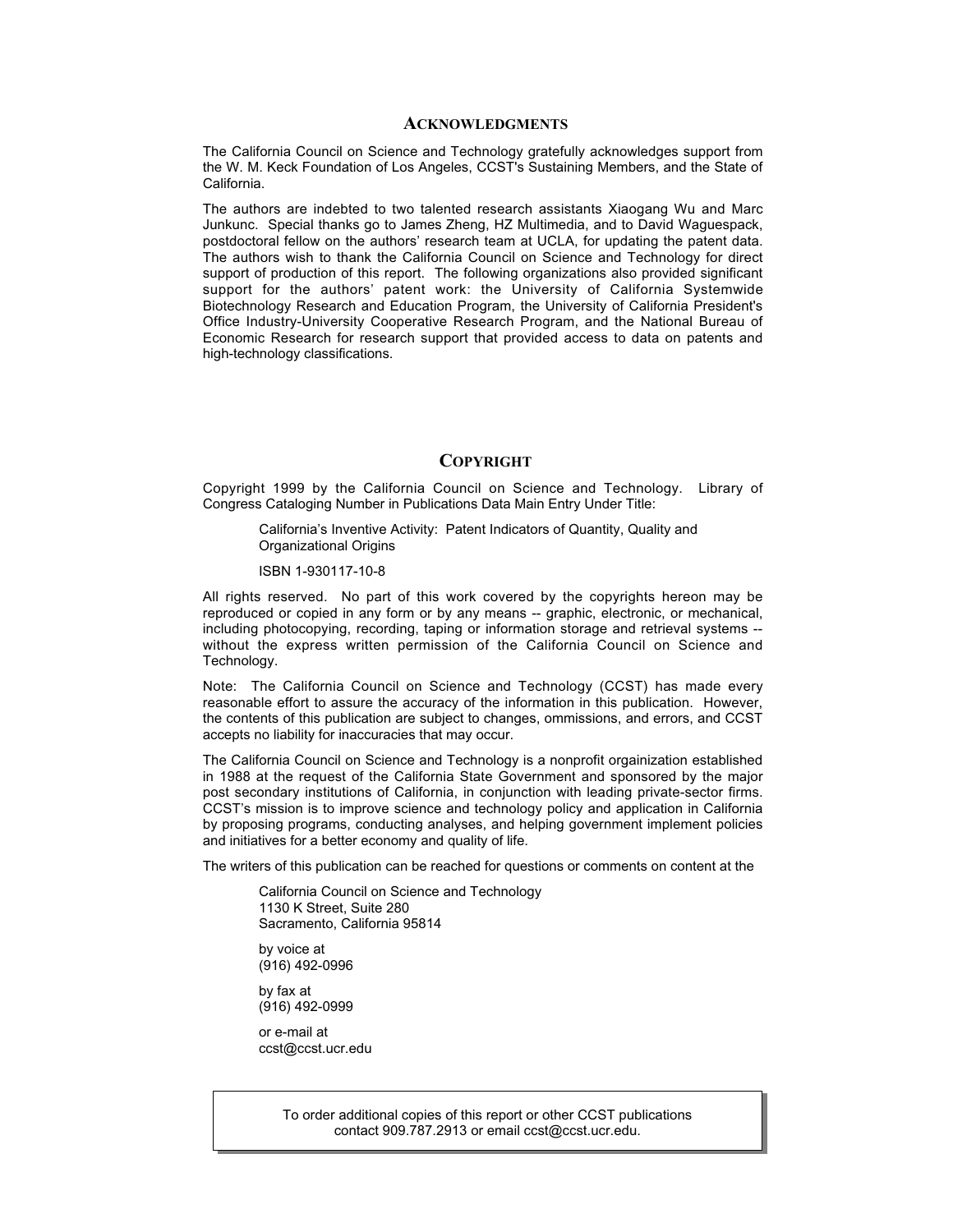# **Table of Contents**

|    | Introduction-                        |  |
|----|--------------------------------------|--|
| 2. |                                      |  |
|    |                                      |  |
|    |                                      |  |
|    |                                      |  |
| 3. |                                      |  |
| 4. |                                      |  |
|    |                                      |  |
|    |                                      |  |
|    |                                      |  |
|    |                                      |  |
| 5. | <b>Implications and Conclusions-</b> |  |
| 6. |                                      |  |
|    |                                      |  |
|    |                                      |  |
|    | 6.3                                  |  |
|    |                                      |  |
|    |                                      |  |

# Table of Figures and Tables

| Figure 1.  |                                                                                                                             |  |
|------------|-----------------------------------------------------------------------------------------------------------------------------|--|
| Figure 2.  |                                                                                                                             |  |
| Figure 3.  | Utility Patents Granted per Capita as Percentage of National Average: High-tech States, 1980-1998 ------------ 9            |  |
| Figure 4.  |                                                                                                                             |  |
| Figure 5.  | Utility Patents Granted per 100,000 Residents: High-tech States,, 1980, 1986 and 1992-------------------------10            |  |
| Figure 6.  |                                                                                                                             |  |
| Figure 7.  | National Total Number of Utility Patents Granted by Assignee Types: 1980, 1986, 1992 and 1996 ------------11                |  |
| Figure 8.  | Utility Patents Assigned to Universities when Granted: High-tech States, 1980-1996 ---------------------------------11      |  |
| Figure 9.  | Utility Patents Assigned to Universities per 100,000 Residents: High-tech States, 1980-1996------------------------12       |  |
| Figure 10. |                                                                                                                             |  |
| Figure 11. | Utility Patents Assigned to Firms per 100,000 Residents: High-tech States, 1980-1996--------------------------13            |  |
| Figure 12. | Utility Patents Assigned to Universities when Granted: High-tech States, 1980, 1986, 1992                                   |  |
|            |                                                                                                                             |  |
| Figure 13. | Utility Patents Assigned to Universities per 100,000 Residents: High-tech States, 1980,                                     |  |
|            |                                                                                                                             |  |
| Figure 14. | Utility Patents Assigned to Firms when Granted: High-tech States, 1980, 1986, 1992 and 1996 ----------------14              |  |
| Figure 15. | Utility Patents Assigned to Firms per 100,000 Residents: High-tech States, 1980, 1986, 1992                                 |  |
|            |                                                                                                                             |  |
| Figure 16. |                                                                                                                             |  |
|            |                                                                                                                             |  |
| Figure 18. | California vs. Massachusetts: Patent Quality, Citations per Patent over 5-Year Moving Window,                               |  |
|            |                                                                                                                             |  |
|            |                                                                                                                             |  |
| Figure 20. | California vs. Massachusetts: Biotech-Related Utility Patents Granted per 100,000 Residents,                                |  |
|            |                                                                                                                             |  |
| Figure 21. | California vs. Massachusetts: Patent Quality, Citations per Biotech-Related Patent over                                     |  |
|            |                                                                                                                             |  |
|            | Figure 22. Biotech-Related Utility Patents Granted to Inventors in High-tech States: 1980, 1986 and 1992-----------------18 |  |
| Figure 23. | Biotech-Related Utility Patents Granted per 100,000 Residents: High-tech States,                                            |  |
|            |                                                                                                                             |  |
|            |                                                                                                                             |  |
|            |                                                                                                                             |  |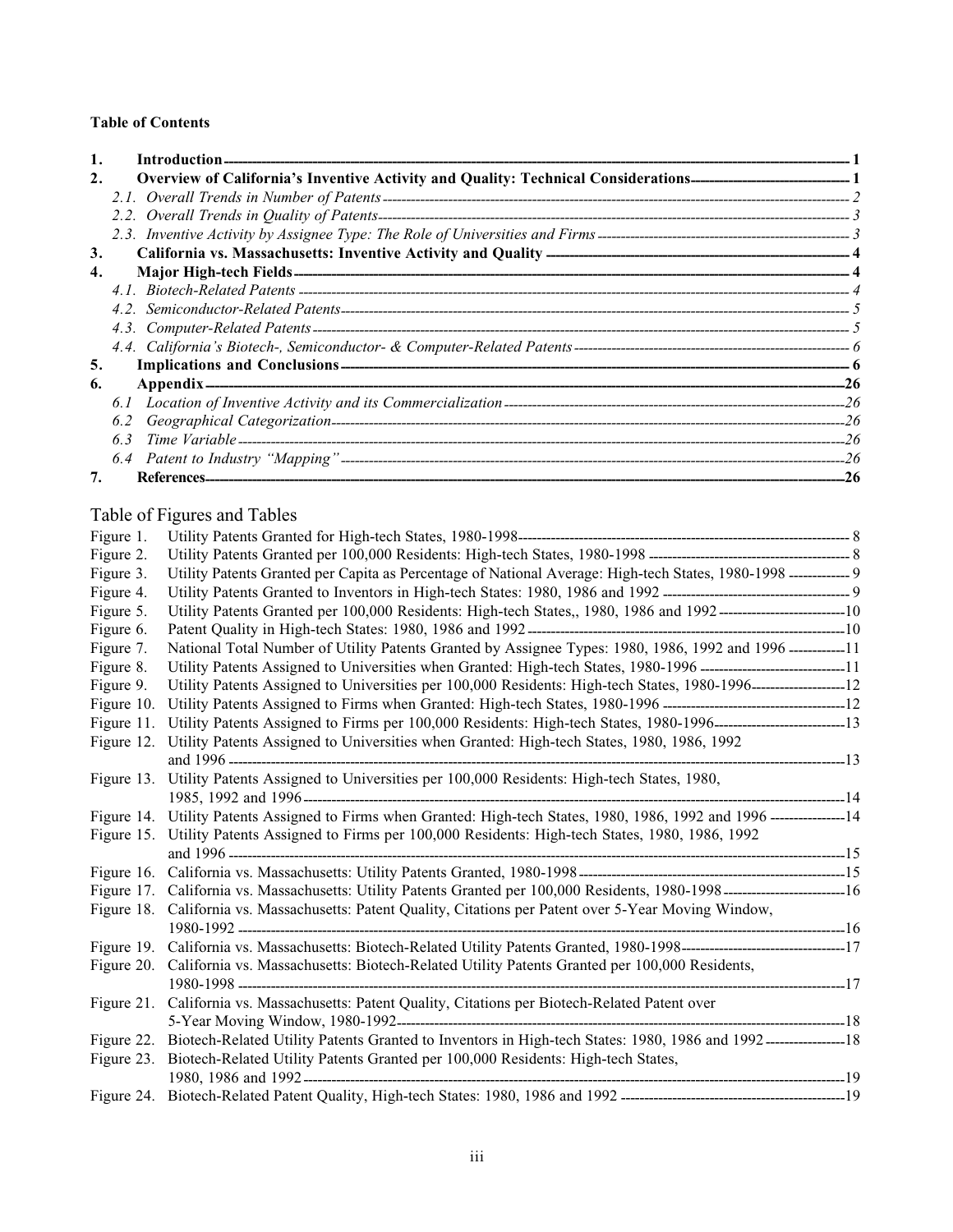|            | Figure 26. California vs. Massachusetts: Semiconductor-Related Utility Patents Granted per 100,000                         |  |
|------------|----------------------------------------------------------------------------------------------------------------------------|--|
|            |                                                                                                                            |  |
|            | Figure 27. California vs. Massachusetts: Patent Quality, Citations per Semiconductor-Related                               |  |
|            |                                                                                                                            |  |
| Figure 28. | Semiconductor-Related Utility Patents Granted to Inventors in High-tech States:                                            |  |
|            |                                                                                                                            |  |
| Figure 29. | Semiconductor-Related Patents Granted per 100,000 Residents: High-tech States,                                             |  |
|            |                                                                                                                            |  |
|            |                                                                                                                            |  |
|            |                                                                                                                            |  |
|            | Figure 32. California vs. Massachusetts: Computer-Related Utility Patents Granted per 100,000                              |  |
|            |                                                                                                                            |  |
|            | Figure 33. California vs. Massachusetts: Patent Quality, Citations per Computer-Related Patents over                       |  |
|            |                                                                                                                            |  |
|            | Figure 34. Computer-Related Utility Patents Granted to Inventors in High-tech States: 1980, 1986 and 1992---------------24 |  |
|            | Figure 35. Computer-Related Patents Granted per 100,000 Residents: High-tech States, 1980, 1986 and 1992---------------25  |  |
|            |                                                                                                                            |  |
| Table 1.   | Percentage Distribution of Patent Assignees at Time Patent is Granted with American First                                  |  |
|            |                                                                                                                            |  |
|            |                                                                                                                            |  |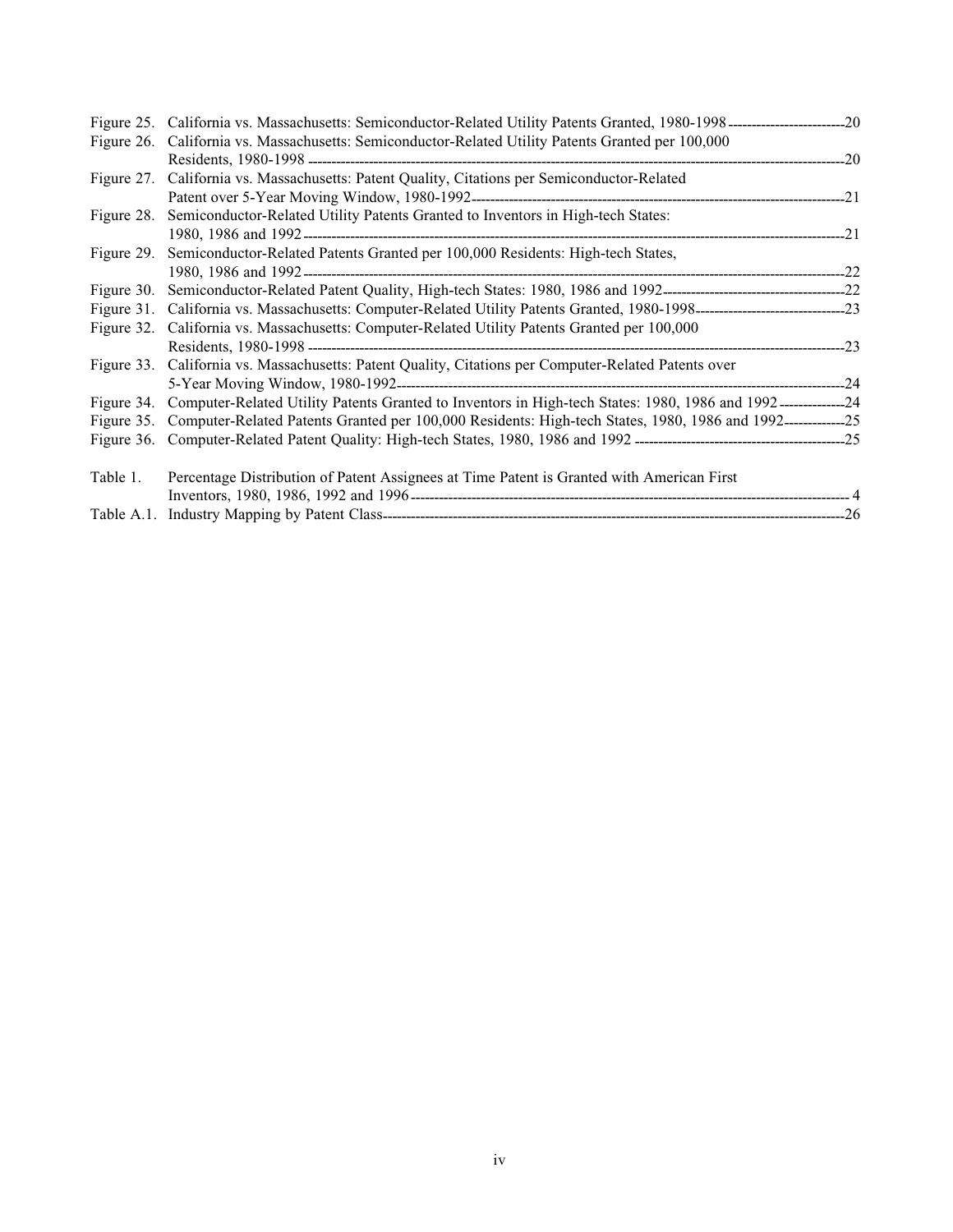# **1. Introduction**

How much inventive activity is occurring in California, compared to other high-technology states? How can we assess the quality of the inventive activity? And what are the changes in roles of universities and firms in supporting the work of individual inventors over time? To investigate these questions, we examine the number of patents granted, number of citations to these patents, and number of university and firm assignees listed on these patents from 1980 through 1996 or 1998, depending on data availability. We thus focus on the trends in patenting activity, patent quality, and the changing roles that businesses and universities play in patenting activity.

Patents are indicators of scientific and technological discovery, intellectual property rights, university, nonprofit, and commercial research productivity, and (because there are costs associated with getting a patent granted) commercial potential of inventions. Patents are particularly interesting measures of inventive activity because patents lie at the nexus of the science/technologyeconomic exchange. If a scientific or technological invention has commercial potential, the probability that the invention will be patented increases. For hightechnology firms, the number of patents granted and the quality of those patents are additional measures of success comparable to stock performance, products in development, and employment growth (Pakes 1985; Hall 1993, 1999; Darby, Liu, and Zucker 1999; Zucker and Darby 1998, 1999; Zucker, Darby, and Armstrong 1998).

However, patents are far from perfect indicators of invention, research productivity, or commercial potential because these three aspects can't be clearly separated from each other. Further, other factors, particularly the number of patent examiners, alters the numbers of patents issued independent of the actual underlying rate of invention or commercial potential of these inventions (Griliches 1990). One example is particularly relevant to the results we are reporting. A hiring freeze at the US Patent and Trademark Office was coupled with a 40% increase in workload from 1993 through 1998. This freeze created long delays in patent processing by USPTO until approximately 700 additional examiners were added in 1998, about a 25% increase in examiners. With more examiners and a large backlog created by increasing numbers of patent applications—the rate of patents granted between 1997 and 1998 increased by 31.5 % (U.S. Patent and Trademark Office 1999a, b, and c).

Patents have both a universal and a local dimension. Inventions and discoveries codified and protected by patent are used throughout the U.S. and in foreign countries, but use tends to be concentrated in the nearby  $local area.<sup>1</sup>$  The local concentration often arises from the tacit character of newly created knowledge which is difficult to explain to others, inevitably embodied in the discoverers and those who actually do bench science with them. During this early period of knowledge development, the new invention is likely to be applied commercially near where it is discovered and often involves the top scientists or engineers who did the initial inventing. In some cases this involvement may be limited to consulting or part-time employment, while in other cases the top scientist or engineer may actually create a new firm within which the new discoveries will be commercialized.<sup>2</sup>

In this report, we primarily describe the frequency and quality of inventive activity and its movement toward commercialization occurring at the state level among thirteen high-technology states.<sup>3</sup> We also address the role that two types of organizations play in the invention and commercialization process: universities and firms.

# **2. Overview of California's Inventive Activity and Quality: Technical Considerations**

To be a leader in science and technology, a state must have a strong base of inventive activity that is of high quality. To measure this, we rely on a very welldeveloped and complete data base of U.S. utility patents that has been jointly developed by leading researchers in the science and technology area and is proprietary to them, but available to us as Research Associates of the National Bureau of Economic Research (nauset, located at Case Western  $Reserve)^4$  One of the most well developed

 $\overline{a}$ 

<sup>&</sup>lt;sup>1</sup>See particularly, Jaffe (1989), Jaffe, Trajtenberg, and Henderson (1993), Edwin Mansfield (1995), Zucker, Darby, and Brewer (1998), and Darby and Zucker (1999).

 $2$ Zucker and Darby (1996b) and Zucker, Darby, and Armstrong (1998). The "star scientists" involvement appears to play a major role in determining which firms utilizing breakthrough discoveries will be most successful. Interestingly, these scientists often publish more and better science during the period they are involved with firms, apparently due to the greater resources which result from their commercial activities.

<sup>&</sup>lt;sup>3</sup> For purposes of this study, high-tech states are defined as California, Connecticut, the DC-plex (DC, Maryland, Virginia), Illinois, Massachusetts, Michigan, New Jersey, New York, Ohio, Pennsylvania, Texas, Washington, and Wisconsin.

<sup>&</sup>lt;sup>4</sup>We acknowledge the significant support for our work provided by the National Bureau of Economic Research (NBER) and by Adam Jaffe at Brandeis University and NBER who gave us access to the nauset data.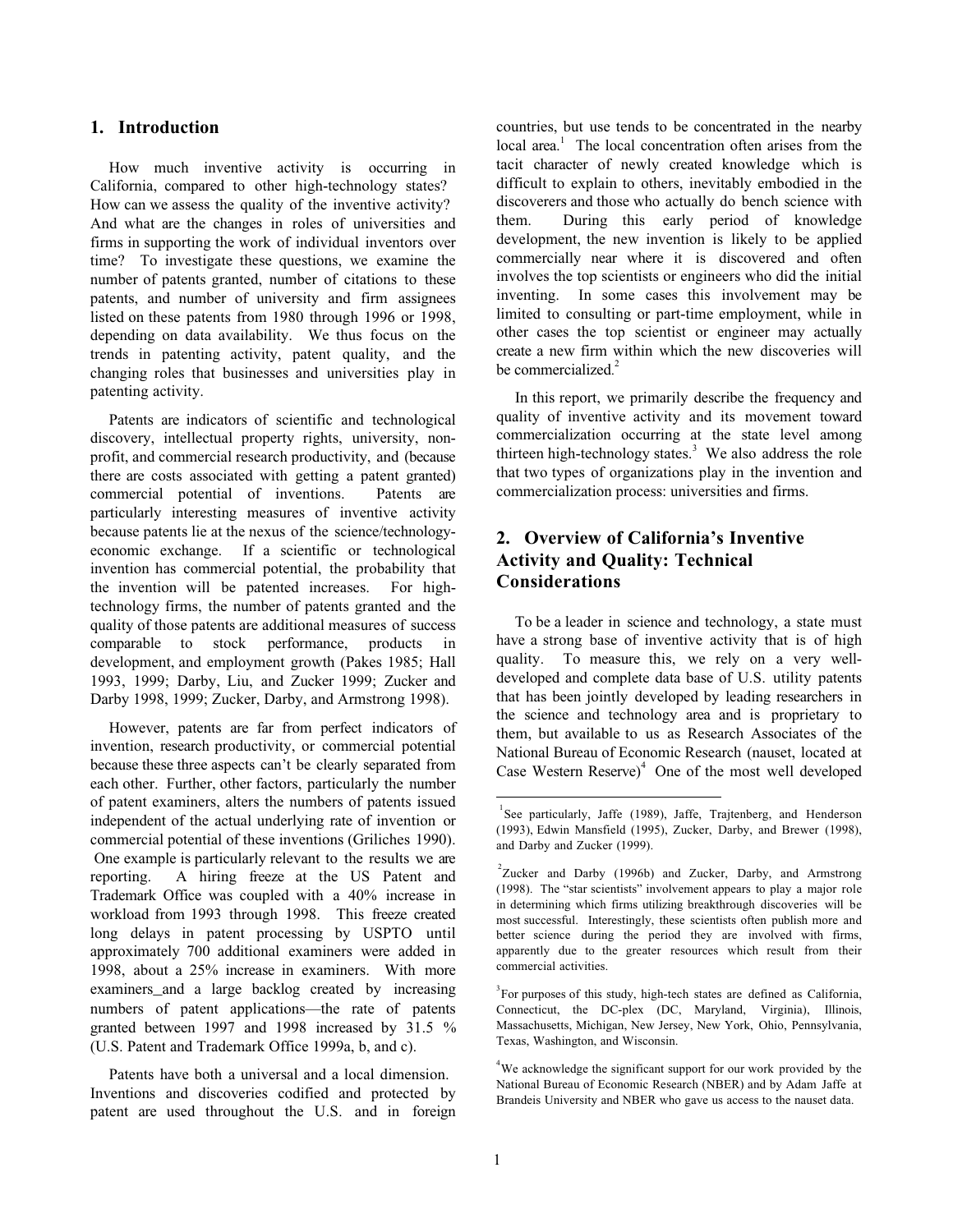aspects of these data are the thorough geo-coding of the address of the first inventor on each utility patent granted by USPTO from over five years before the beginning of electronic records at USPTO through the end of 1996. We augment the patent time series by adding data from the US Patent and Trademark web site for 1997 and  $1998.<sup>5</sup>$ 

All utility patents have one or more inventors by definition, and these inventors are listed on the patent's front page with their addresses. As is often done, we locate the inventive activity represented by patents according to the address of the first inventor, using the coding in the NBER files. While this convention is not perfect, it ensures that each invention is counted in one and only one location.<sup>6</sup>

We focus on the number of patents and the quality of those patents as measured by citations by subsequent patents.<sup>7</sup> Citations are the number of times each patent is cited by all other patents, and we restrict our analyses to utility patents. Citations most often mean that other inventors are building on the inventions of others, but sometimes indicate an ongoing, successful stream of research within a given firm or university. These citations by definition only occur after a patent is granted. We examine citations in a five-year moving window including the year the patent is issued and the four subsequent years because patents typically receive few citations in the first few years after they issue. We track the number of patents from 1980 through 1998 for hightechnology states. For citations, our data series ends in 1996; hence, our analysis of patent quality includes only patents granted up through 1992 in order to accumulate five years of citations for the newly issued patents.

 $\overline{a}$ 

Every patent reflects an invention by an individual inventor, and by definition has one or more individuals with addresses listed under inventor. Most, but not all, patents have assignees recorded at the time the patent is issued. From 1980 to 1998, when our data series ends, about one quarter of all patents either have no assignee or are assigned to an individual. $8$  (For convenience, both nonassigned patents with rights retained by the individual inventors and those patents assigned to individuals are termed as having individual assignees.) Therefore, rights to about three quarters of patents are assigned by the inventors to one or more organizations. The bulk of assignees at issue are employers of the inventors, but some independent inventors are able to sell rights to their inventions before the patents issue and would also have assignees registered at issue. The patent lists both the name and address of each assignee at issue; our NBER data, however, lists only the first assignee and no address.

But the nauset (NBER) data series adds to the patent records a coding of the type of organization: Firm and individual assignee are most common, but we also have university, government, and hospital or lab assignees during the time period 1980 through 1996 (we were not able to update organizational type coding for 1997 and 1998). Here, we focus on changes in the frequency of two types of assignees, universities and business firms from 1980 through 1996 because of special interest in their role in creating and commercializing new discoveries and stimulating the development and growth of hightechnology industries.

### **2.1. Overall Trends in Number of Patents**

Figure 1 presents the number of utility patents granted annually 1980-1998 for the major high-technology states.<sup>9</sup> The large increase in patenting across the board in 1998, discussed above in relation to the increase in number of patent examiners, is the most striking feature of this figure. California's dominance and strong upward trend in patenting are both evident, above the general upward trend nationally in the number of patents granted during this time period. New York is a clear second, and Texas has moved up over time into third place. However, if we look at these same numbers relative to the states' population bases—as graphed in Figure 2 -- California

<sup>&</sup>lt;sup>5</sup>Patent data for 1997 and 1998 were produced under contract by HZ Multimedia under the direction of James Zheng.

<sup>6</sup> Alternatively, patents might be located in each state or country in which an inventor appears, or 1/n patents could be counted in the location of each of its n inventors, or the address of the assignee (if any) could be used. The first of these approaches involves double counting for those patents with inventors located in different locations. The second approach is theoretically appealing but not possible with the available data set. The third is likely to be misleading, since the assignee's address is likely to be headquarters of the organization-not necessarily the location of either the inventive activity or application of the resulting technology. For more details, see the Appendix.

 $7$ Patent citations are reasonable indicators of relative quality of a patent. But the actual process of listing citations to other patents needs to be taken into account: While citations to other patents are initially proposed by the inventor (and/or the assignee and their respective patent lawyers), they are sometimes added to and/or subtracted from by the patent examiner in the US Patent and Trademark Office. Thus patent citations are not the same as a "citation" to an earlier scientific article.

 8 The percentage of patents with individual assignees is 26.7 in 1980, 25.0 in 1986, 24.7 in 1992, and 22.8 in 1996. See Table 1 and accompanying discussion below for details and complete percentage distribution of assignment of patents with U.S. first inventors.

<sup>&</sup>lt;sup>9</sup>Utility patents are the standard type issued for new inventions and make up the vast bulk of all patents. Other types include design and plant patents.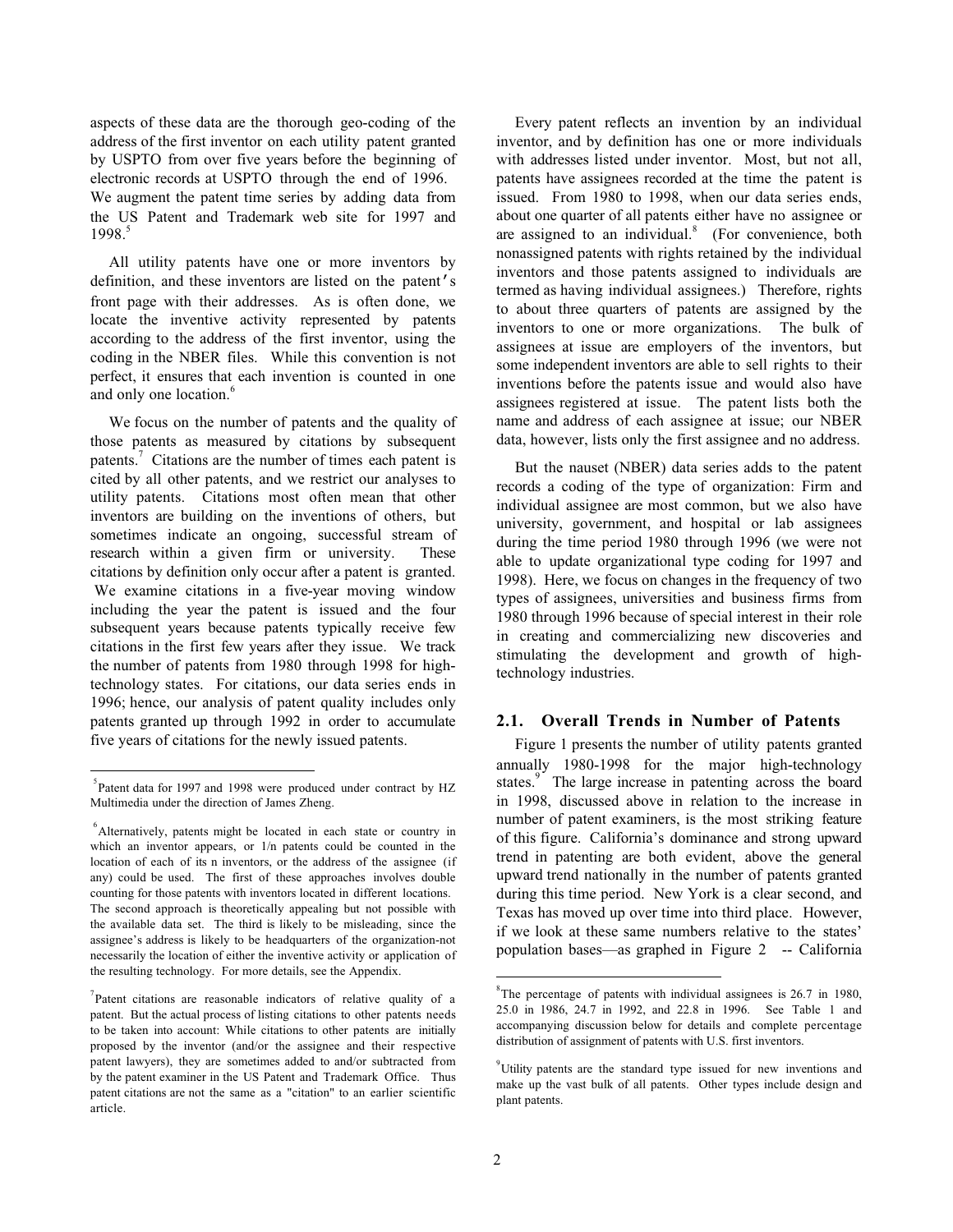manages to achieve third place only in 1998. In earlier years it lagged more significantly behind the leaders: Connecticut, New Jersey, Massachusetts, and Michigan.

California—like high-tech states generally—ranges 25 to 45 percent above the national norm in the per capita rate of patenting as shown in Figure 3. To present the information about the high-tech states in a summary form that is a little easier to read, we look at patents granted in 1980, 1986 and 1992. Figure 4 presents the results on utility patents granted, while Figure 5 presents the patents granted per 100,000 residents. Again, while California dominates in total number of patents, California loses its dominant position when we take the population base into account. If 1998 data were added, however, it would show increased strength of California relative to the other high-technology states both in absolute and relative terms.

### **2.2. Overall Trends in Quality of Patents**

While patents granted is a good indicator of overall output of inventions and related commercialization activity, it does not measure how valuable the patent is relative to other patents. In Figure 6, we present the number of citations cumulated over five years to patents in 1980, 1986 and 1992. $^{10}$  We selected a five-year moving window to allow sufficient citations to accumulate to newly issued patents. Otherwise, since new patents have a low probability of being cited during the first few years after they have been issued, our measure would be biased against recent patents.

Among high-technology states, citations to patents are uniformly increasing over time. This in part is a result of an increasing number of patents granted (providing more new patents to cite those already granted), but California lags New Jersey, New York and Texas in citations to patents granted in 1980, leads all states in 1986, and all except Massachusetts in 1992.

To the extent that local patent citation is more likely (including cross-citations within the same organization or by the same individual), just having more patents granted in a state—especially highly concentrated within a few local areas, a few organizations, and a few highly productive individual inventors—may also directly lead to having more citations. Hence, we need to be cautious in interpreting number of citations as a pure quality measure.

 $\overline{\phantom{a}}$ 

## **2.3. Inventive Activity by Assignee Type: The Role of Universities and Firms**

Since assignees at issue are usually employers of the inventors, shifts in the distribution of these assignees give some indication of shifts in innovative activity among different kinds of organizations over time. We restrict our analysis by assignees to those with American first inventors since we are interested in the organizational structure of U.S. inventive activity. Figure 7 displays the numbers of patents granted for each type of assignee for 1980, 1986, 1992, and 1996. (We include the 1996 data because many of the comparisons we make in later figures change significantly between 1992 and 1996.) Most striking visually are the increases in business firms as assignees on patents, but university assignments actually have a much higher growth rate over these 16 years. As detailed in Table 1, the percentage distribution of assignees shifts over time toward firm and university assignees and away from government and individual (including no) assignees. Given the overall increase in numbers of patents during this time period, all sectors have increasing numbers of patents except for government which actually declines in raw numbers by about a quarter between 1980 and 1996.

Although the number of patents granted with university assignees is very low compared to firms, we are especially interested in tracking university patenting because of some evidence that university inventive activity spurs commercial activity nearby.<sup>11</sup> In Figure 8, we can see that the number of utility patents granted to universities has generally increased since 1980, possibly due to the passage of the Bayh-Dole Act of 1980 that allowed universities (and other federal contractors such as firms, hospitals, and labs) to patent inventions deriving from federally funded research. California universities lead in patenting activity, and have increased their patenting markedly relative to other high-technology states, especially after 1992.

After adjusting for state population, California universities drop relative to other high-technology states, though by 1996 California universities are in third place with only Massachusetts and Wisconsin universities patenting more per capita (Figure 9).

Turning to the number of utility patents assigned to business firms, we can see in Figure 10 that California has a small lead in 1980 over other high-technology states. As shown in that Figure, California increased its

 $\overline{\phantom{a}}$ 

<sup>&</sup>lt;sup>10</sup>Because adding new data on citations from 1997 and 1998 involves recalculating all of the citations to patents granted in previous years, since current patents can cite any of the prior patents granted, we are not able to update citations at this time.

<sup>&</sup>lt;sup>11</sup>Evidence of geographically localized knowledge, often attributed to knowledge spillovers, is reported in the references cited in footnote 2 above.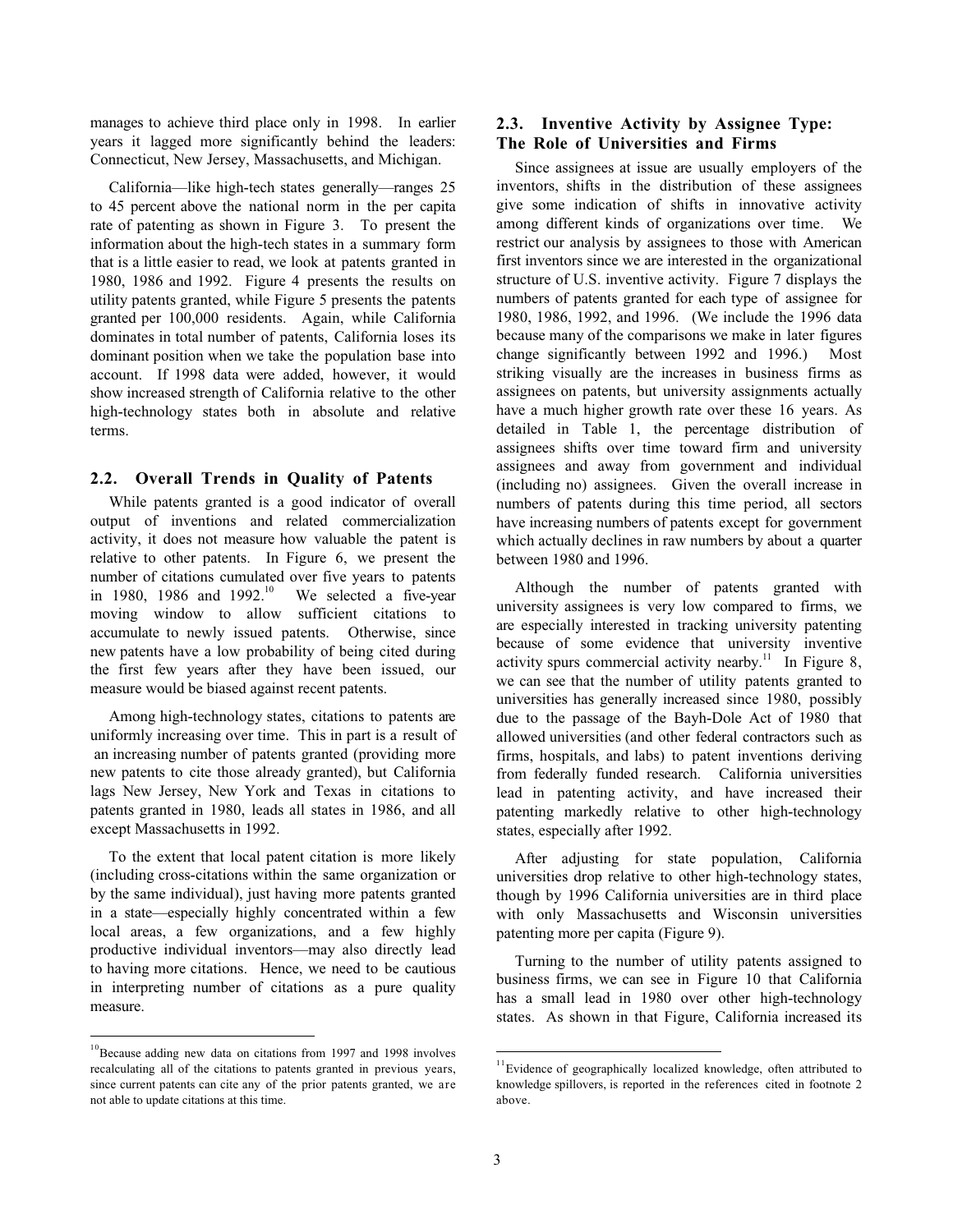| Assignee Type             | 1980     | 1986    | 1992    | 1996     |
|---------------------------|----------|---------|---------|----------|
| Firm                      | 68.6%    | 70.2%   | 69.7%   | 71.8%    |
| University                | $1.0\%$  | 1.7%    | 2.9%    | 3.4%     |
| Government                | $3.3\%$  | 2.7%    | $2.2\%$ | $1.5\%$  |
| Hospital or Lab           | $0.3\%$  | $0.4\%$ | $0.5\%$ | $0.5\%$  |
| Total—All Organizations   | 73.3%    | 75.0%   | 75.3%   | $77.2\%$ |
| Individual <sup>a</sup>   | $26.7\%$ | 25.0%   | 24.7%   | 22.8%    |
| Total—All Utility Patents | 100.0%   | 100.0%  | 100.0%  | 100.0%   |

**Table 1. Percentage Distribution of Patent Assignees at Time Patent is Granted with American First Inventors, 1980, 1986, 1992, and 1996**

Totals may not add due to rounding.

<sup>a</sup>The assignee is coded as an individual assignee if the patent is assigned to one or more individuals at issue or if no patent assignment has been registered by the time the patent is granted so that the individual inventors retain their rights to the invention.

<sup>b</sup>Calculations are based only on those utility patents in each year for which the first inventor lists an American address.

lead at a strong pace over time, especially after 1986, with consistently positive increases after 1990. In per capita terms, however, California firms only achieve fifth place among the high-tech states by 1995-1996.

Turning now to the bar charts, we again review the same data but in a way that highlights the change over time. In Figure 12, the increase in patenting by universities in California in 1996 is especially striking, with patenting activity nearly double that of the closest rival states. However, as shown in Figure 13, Massachusetts has about three times the university patents as California per capita in 1996. California's consistent lead over other high-tech states in number of patents assigned to firms is shown in Figure 14. When examined on a per capita basis in Figure 15, both California's middle positioning and rapid improvement in firm patenting is evident.

# **3. California vs. Massachusetts: Inventive Activity and Quality**

California and Massachusetts are directly compared as soon as the words "high tech" are mentioned. The two states often see themselves as competitors, and social scientists describe both Silicon Valley stretching between Stanford and San Jose and Route 128 around Boston as incubators of high-tech industry (see especially Saxenian 1994).

For just these two states, it is very clear in Figure 16 that California has a wide lead in number of patents granted and the lead is increasing over time. However, when we normalize on the state population base in Figure 17, California loses its lead to Massachusetts, but Massachusetts does not increase its lead over time in the 'patent race' between the two states. In quality of patents, as measured by citations per patent over a fiveyear period, California and Massachusetts are very evenly matched over time as shown in Figure 18. For patent citation comparisons, we must restrict our analyses to patents granted between 1980 and 1992 as explained above.

# **4. Major High-tech Fields**

We focus on three major high-technology fields—biotechnology, semiconductors, and computerrelated. To examine patenting in these subareas, we select specific patent classifications that are listed in detail in Appendix Table A.1. Construction of these patenting area definitions was supported by UC Systemwide programs.<sup>12</sup> In each of these high-tech industrial fields, we first do a detailed comparison between California and Massachusetts making apparent the trends and fluctuations over time and then turn to a comparison among high-technology states.

# **4.1. Biotech-Related Patents**

Figure 19 shows that California has had a consistent lead over Massachusetts in the number of biotech-related utility patents granted, a lead that is increasing especially in the 1996 through 1998 period. Even when we normalize on the population base in the two states, California and Massachusetts are very close to each other

 $\overline{\phantom{a}}$ 

 $12$ We are indebted to support from the University of California Systemwide Biotechnology Research and Education Program and from the University of California President's Office Industry-University Cooperative Research Program which supported data purchase and analysis for the high-technology areas biotechnology, semiconductors, and computer-related. In other research reports, we use a broader definition of patent classes for each of these hightechnology areas; for simplicity of exposition, we restrict our analyses here to the "pure" patent classifications.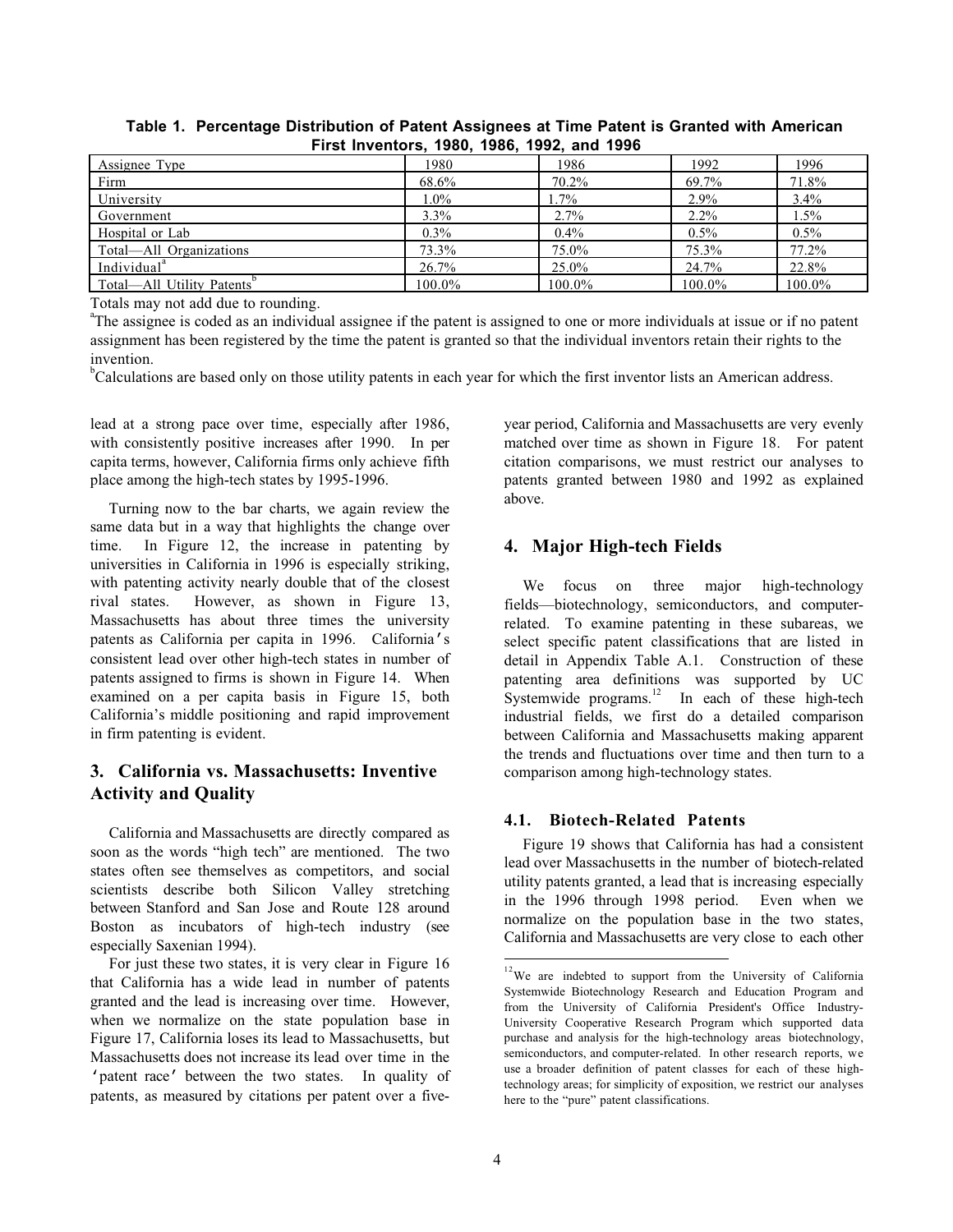during the early to mid-1980s, with Massachusetts pulling away after 1986 (see Figure 20). Patent quality shows an interesting pattern in Figure 21, with California and Massachusetts initially quite close, California pulling away in the mid 1980s, and Massachusetts catching up and converging in the late 1980s and early 1990s. Overall, though, California has higher average citations to its patents in biotech.

Returning to comparisons of 1980, 1986, and 1992 for all high-tech states, $^{13}$  Figure 22 presents some interesting comparisons among the states in the number of biotech-related utility patents. It appears from this figure that Massachusetts is not the main competitor in this area with California, but rather it is New Jersey with its heavy concentration of pharmaceutical companies and related science. We know from other research that Massachusetts has a very strong science base in molecular biology and bio-chemistry, but its scientists and bio-engineers did not have the same degree of success in patenting as California's during the early to mid-1980s. Even when we normalize on state population in Figure 23, Massachusetts only surpasses California in 1992 and New Jersey continues to dominate. The persistent strength of Connecticut is also remarkable while Pennsylvania has not maintained its relative position.

Patent quality, as measured by the average number of citations by other patents, does not follow the same pattern, as shown in Figure 24. Again, the number of citations per patent are based on five-year moving windows. California is second only to Connecticut in 1980 and a clear first in patent quality in 1986, but by 1992 New Jersey and Pennsylvania surged ahead and California was in a close race for third place with Massachusetts, Illinois, and Texas. The dramatic improvement in the quality and quantity of Texas's patents is even more dramatic for semiconductors and computer-related patents (see below).

California's striking growth in the early 1980s to a position of dominance in the mid-1980s (1986 measurement), and subsequent relative decline on our patent measures mirror common understandings and emerging concerns in the 1990s within the biotech industry in California.

### **4.2. Semiconductor-Related Patents**

 $\frac{1}{1}$ 

The total number of patents granted to California in semiconductor-related areas is consistently above Massachusetts, as shown in Figure 25. For patents per capita, as shown in Figure 26, California and Massachusetts were running a very even race through 1993. But the last five years of data suggest that California is consistently and strikingly pulling ahead. Patent quality in Figure 27 also shows a mixed pattern, but California patents generally receive slightly higher citations per patent than Massachusetts semiconductorrelated patents.

Comparing among the high-tech states, Figure 28 shows that California's main competitor in semiconductor-related patents is now Texas, not Massachusetts (again, keeping our last year in bar charts as 1992). In fact, New Jersey and New York (and even Pennsylvania in 1980) produce more patents in this area than Massachusetts. Normalized on population, Texas actually has the largest number of patents in this area by 1992, taking away New Jersey's dominance in the 1980 and 1986 periods (Figure 29).

In Figure 30, semiconductor-related patent quality as measured by five-year moving windows shows a highly variable pattern across states. We think that the shifts are probably due to technology changes, and to "catch ups" in technology (or the underlying science) by other states (or universities within the state). Michigan is dominant in 1980 but the actual number of patents being cited is very small; in fact for 1981 patents New York was the leader. Washington and Illinois emerge as leaders in 1986, and patent quality is more evenly spread in 1992. The intellectual property base appears to be highly volatile over time, suggesting continuing inventions that become building blocks for technology shifts.

### **4.3. Computer-Related Patents**

Again, California produces consistently more computer-related utility patents than does Massachusetts (Figure 31). Since 1992, California's lead has been increasing, sometimes dramatically. But on a per capita basis, the dominance shifts to Massachusetts until 1996, with the lead shifting strongly to California in 1997 and 1998 (Figure 32). Patent quality as graphed in Figure 33, shows Massachusetts patents generally ahead of California in number of citations per computer-related patent, but California led in 4 of the 13 years.

Comparing to all high-tech states, Figure 34 confirms California's leading position in number of computerrelated patents. Texas, Massachusetts and New York are the other major innovation sites by 1992 (once again, these bar charts are not updated). On a per capita basis, however, Massachusetts has taken a clear lead with

 $13$ We do not add the 1996 year here as we did in the prior section of this report as discussed earlier.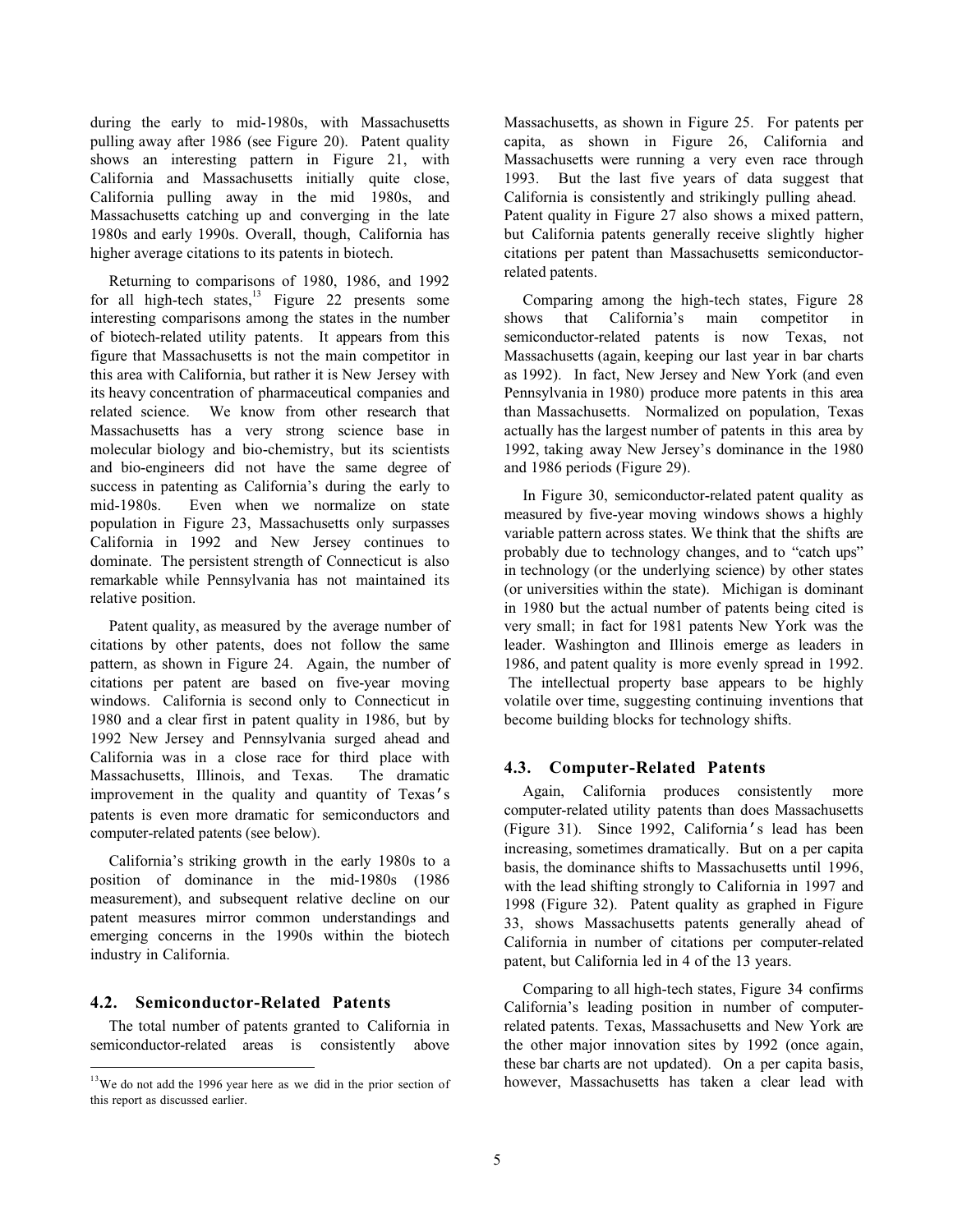California and Connecticut patenting less than half as frequently in 1992 on a per-capita basis (Figure 35).

There is no clear leading state in patent quality. The lead among the high-tech states has changed frequently. For 1992 patents, California and Texas lead in patent quality, but there are numerous close competitors (Figure 36).

# **4.4. California's Biotech-, Semiconductor- & Computer-Related Patents**

In terms of total number of utility patents granted, California outperforms the other high-tech states in patents related to the biotechnology, semiconductor, and computer industries. Per-capita patents provide a somewhat different story. We have not yet fully explored the very recent changes in population-adjusted patent rates, but based on our California/Massachusetts comparisons it seems likely that in at least two of the areas–semiconductor and computer–California has now moved up strongly, even on a per capita basis.

In the past, however, California generally lost its top position on a per capita basis, even though falling generally within the top three or four states. This suggests that California is performing very well over all in the high-tech areas, but not fully proportional to it large population base at least in some areas of high technology. California lost ground in biotechnology once the incumbent pharmaceutical companies concentrated in New Jersey adopted the new technology (Zucker and Darby 1996a and 1997, Darby and Zucker 1999).

In judging the quality race, we don't yet have the advantage of data on the 1997 and 1998 patent citations. These citations are likely to make important additions if only because the increase in the number of patents has been so dramatic especially in 1998 with its 31.5 % increase in patenting over 1997. On the basis of our present data, California is losing ground in biotechnology, again to New Jersey. New Jersey takes over as leader in citations to its 1992 patents, with Pennsylvania moving into second place. Massachusetts, Illinois, and Texas are near California in citations 1992- 1996 to 1992 patents granted.

In semiconductors, there is considerable variance across the time period in which states lead on patent quality. In computer-related patent quality, California's relative position has improved over time, with California and Texas virtually tied for first place in citations to 1992 patents, just ahead of Massachusetts, Illinois, and New Jersey.

### **5. Implications and Conclusions**

We have reviewed considerable evidence of California's strength in both creating and commercializing innovations as indicated by patent statistics and their change over time. But there is also evidence that California's accomplishments are not proportional to its size, and hence there is considerable room for improvement: California dominates in terms of overall patents granted, but not when we scale by population size. California's patent quality makes it a strong (but not dominating) competitor among the top high-tech states. The question of whether California is living up to its promise or under-performing remains a crucial, open issue.

Our overall results suggest room for some optimism, especially given more recent upward trends in the data, but also suggest that California is under-performing given its resource base. California has a patent base that is the largest in the nation. Since California is large relative to most other states, its dominance is not surprising. Its size certainly explains part of the effect, but California results are sometimes striking even after adjusting for population size. California rises to among the top five in recent years in total patenting per capita, rising to third in per-capita patenting by 1998, barely edging out New Jersey.

California sometimes leads in overall patent quality, and is just slightly behind Massachusetts and narrowly leading New Jersey and Texas on our most recent overall measure (citations to 1992 patents). Patent quality tends to be congested, with a number of high-tech states having roughly equal citations. Patent citations indicate not only quality but also widespread building on a patented invention. Thus, there are two ways to interpret these findings: We can emphasize California's reasonably strong, but shifting, competitive position relative to other states or we can emphasize the benefits that flow not only to California but also to other states and countries from inventions made and commercialized by California.

One of our most interesting results is the increase in patenting by California universities from 1980 through 1996, both in absolute terms and relative to increases in other high technology states. Patenting by firms shows a similar pattern. The major contributions to invention by both universities and firms in California are indisputable. However, on a per capita basis, we once again must conclude that California is under-performing, especially in patenting by firms that rank fifth by 1996.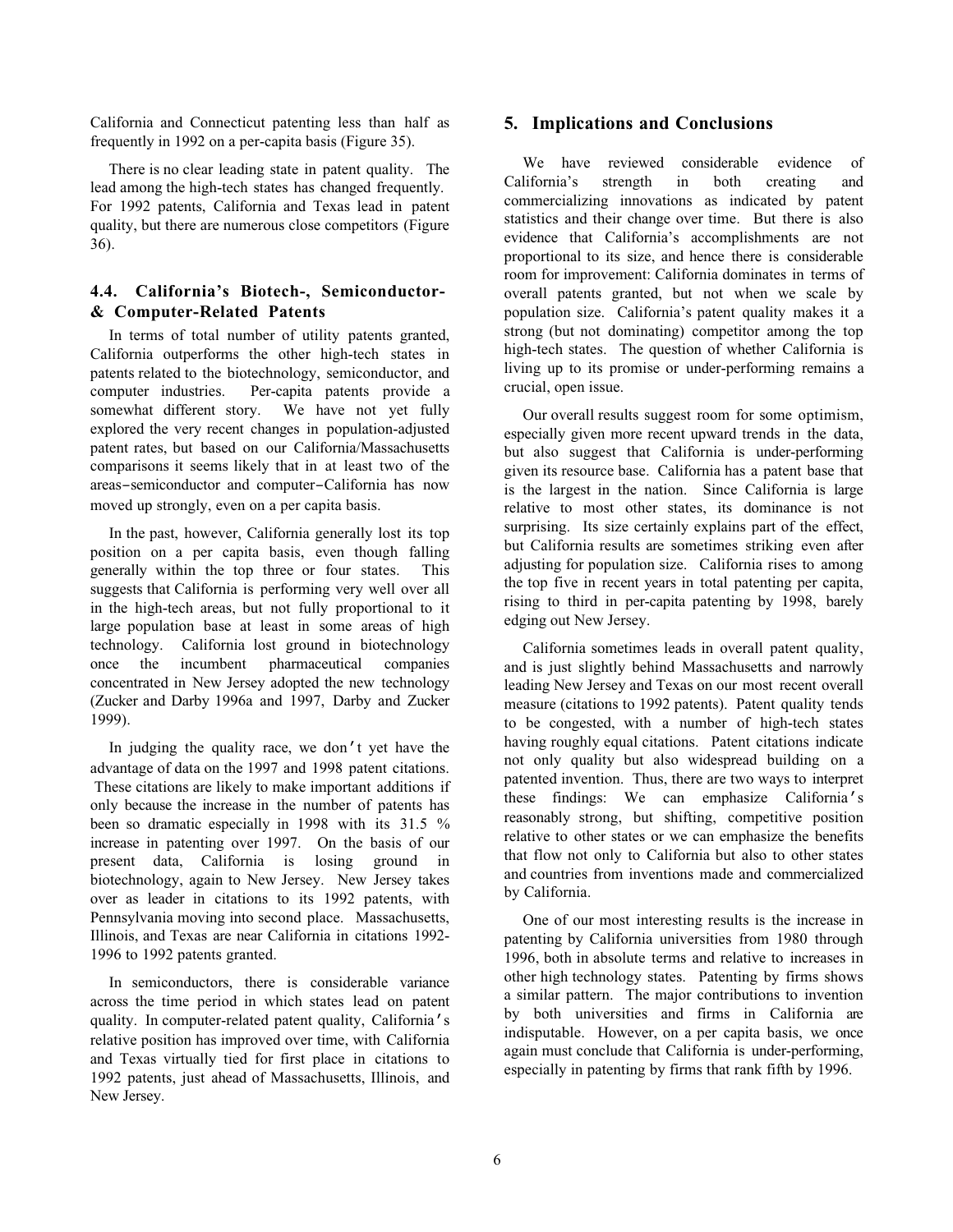Despite the press coverage that suggests California and Massachusetts are neck and neck across many hightech areas, the closest competitor with California depends on the technical area. In biotech-related patents, New Jersey is a stronger competitor than Massachusetts; in semiconductor-related patents it is Texas; and in computer-related patents it is nearly a toss-up between Texas and Massachusetts. For all three technical areas, California lags behind at least two other states on a per capita basis. Again, the question of under-performing given the California state resource base needs to be addressed.

Patent quality presents a very different picture of the patent race. Swings over time in both semiconductorand computer-related patent citations are sharp enough

that the early leading states drop out of the top group completely by the end of our time frame, and new states not formerly in the top group enter. Biotech-related patents present a different picture. Here, quality is clearly differentiated and California is top in 1986 but falls to among four contestants for third place in 1992.

There is little room for complacency but also considerable cause for optimism in our review of patenting activity and quality in California. The state has to run hard just to stay even with its vigorous competitors, but it has done a good job of doing that and better of late.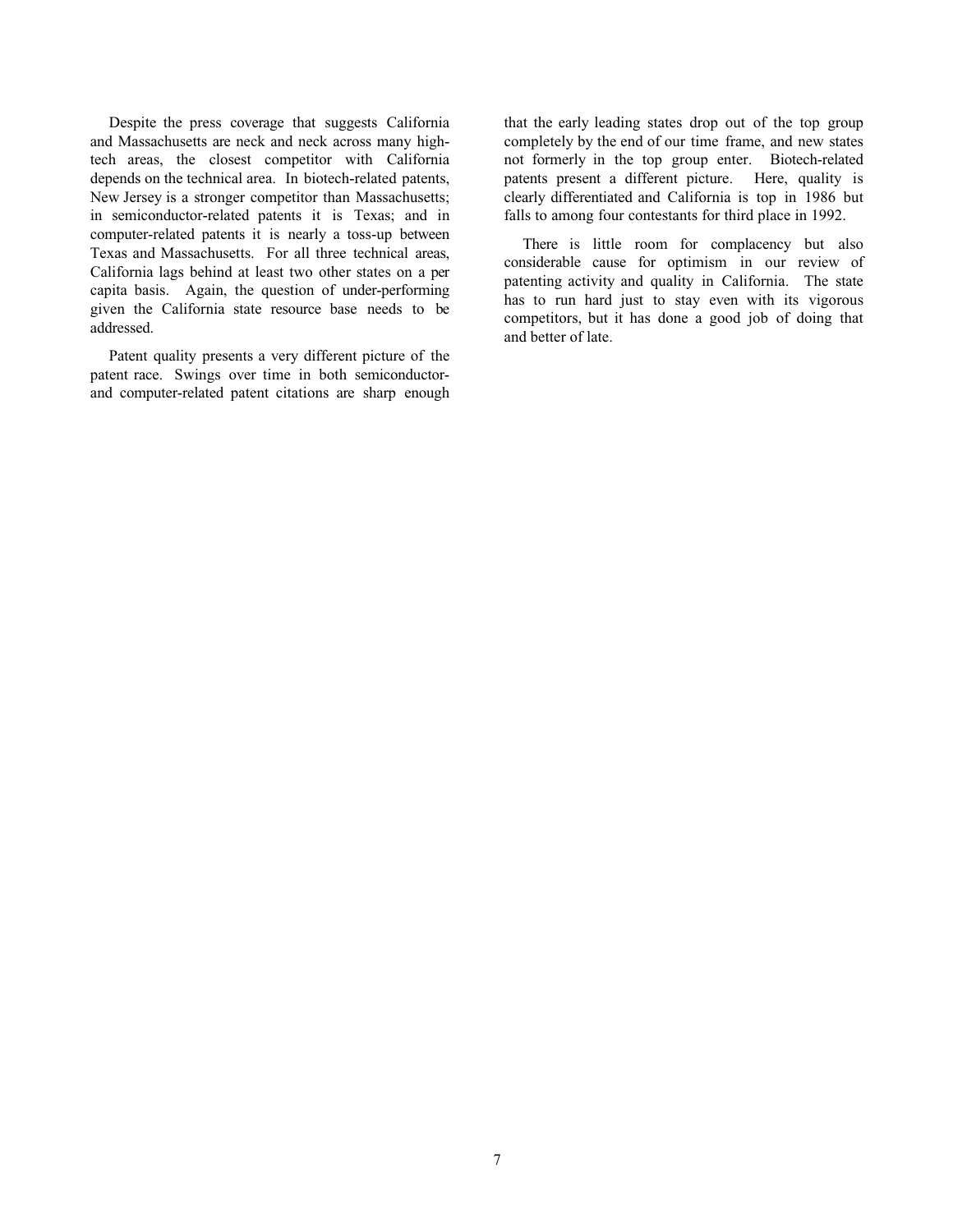

**Figure 1. Utility Patents Granted for High-tech States, 1980-1998**



**Figure 2. Utility Patents Granted per 100,000 Residents: High-tech States, 1980-1998**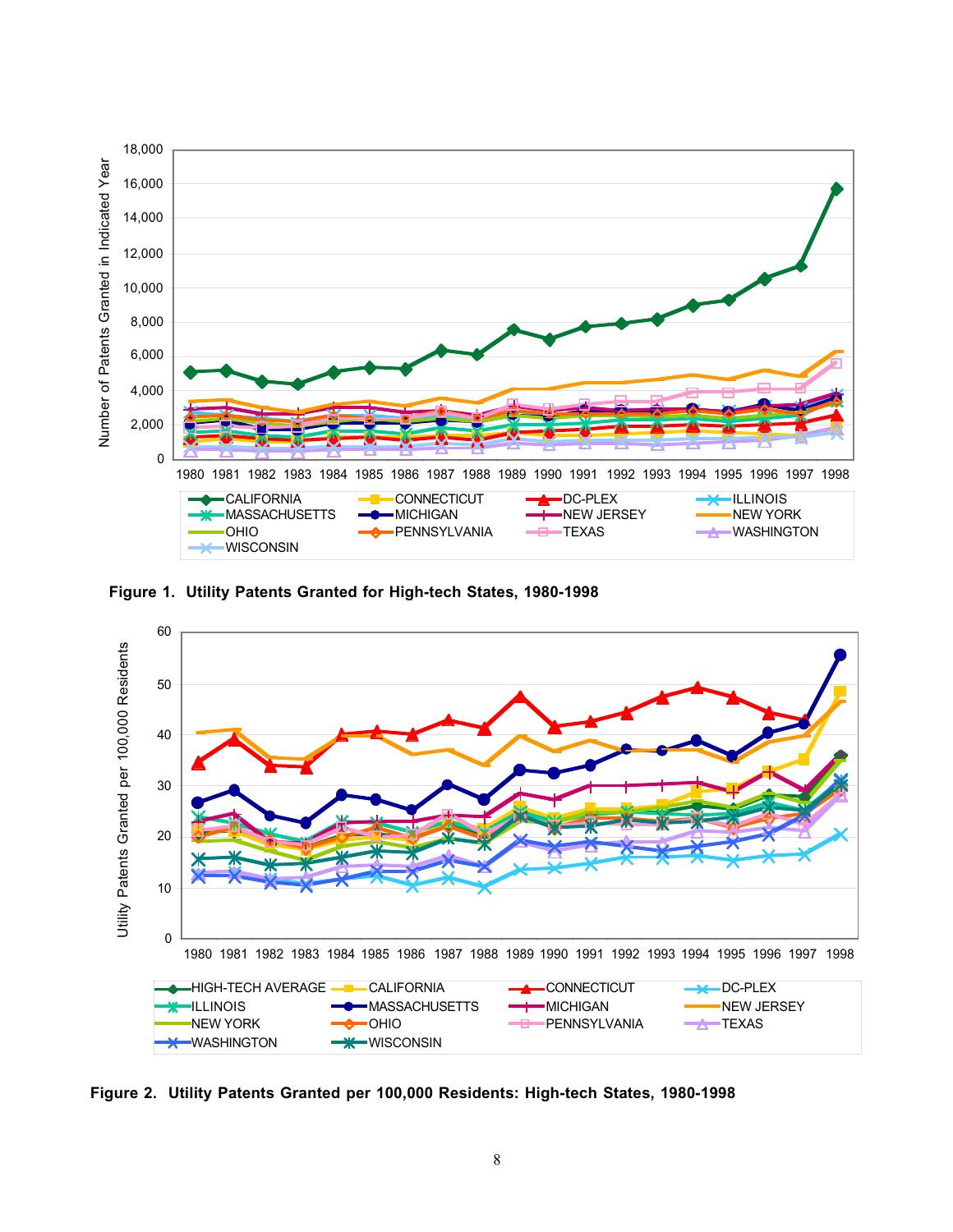

**Figure 3. Utility Patents Granted per capita as Percentage of National Average: High-tech States, 1980-1998**



**Figure 4. Utility Patents Granted to Inventors in High-tech States: 1980, 1986 and 1992**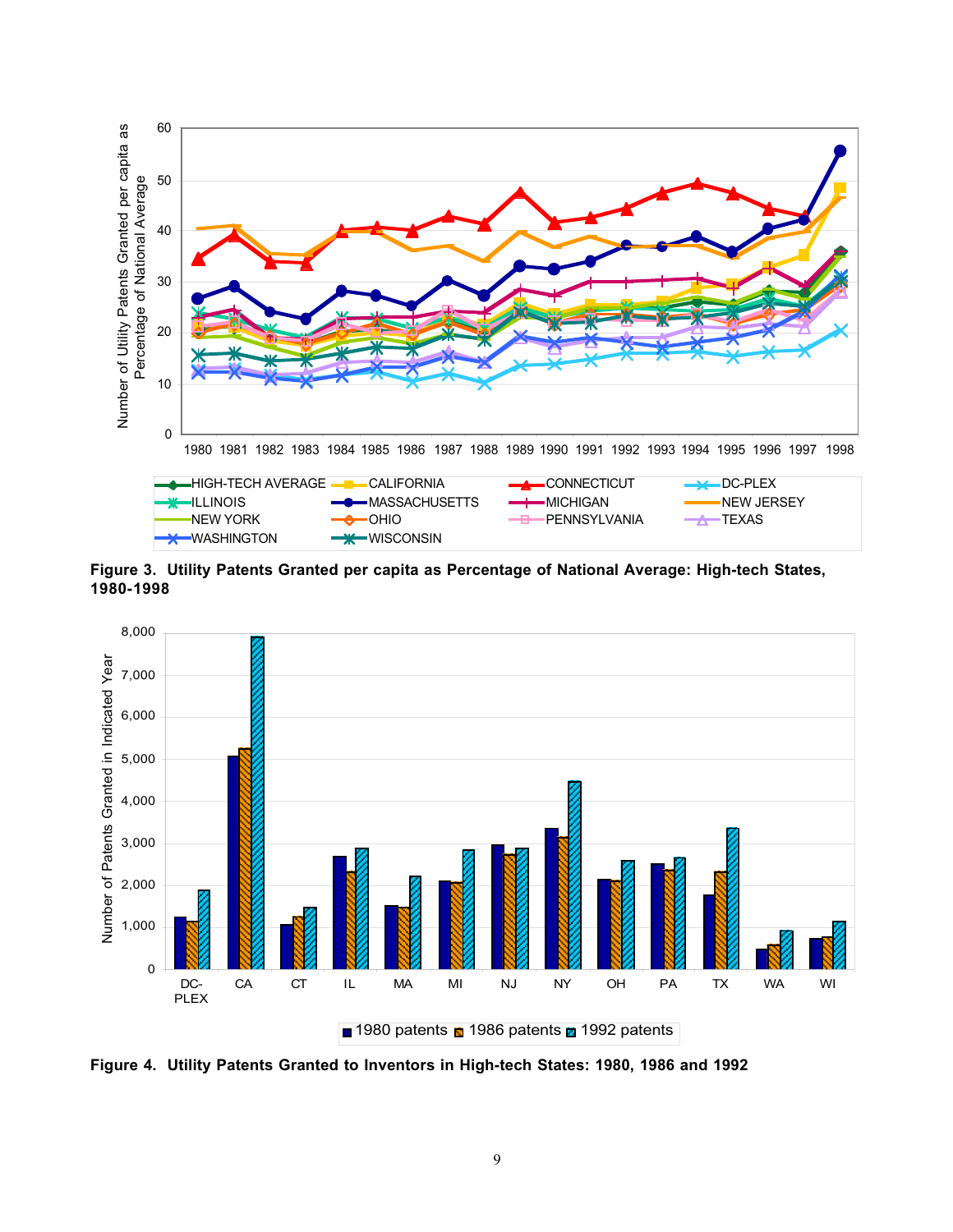

**Figure 5. Utility Patents Granted per 100,000 Residents: High-tech States, 1980, 1986 and 1992**



**Figure 6. Patent Quality in High-tech States: 1980, 1986 and 1992**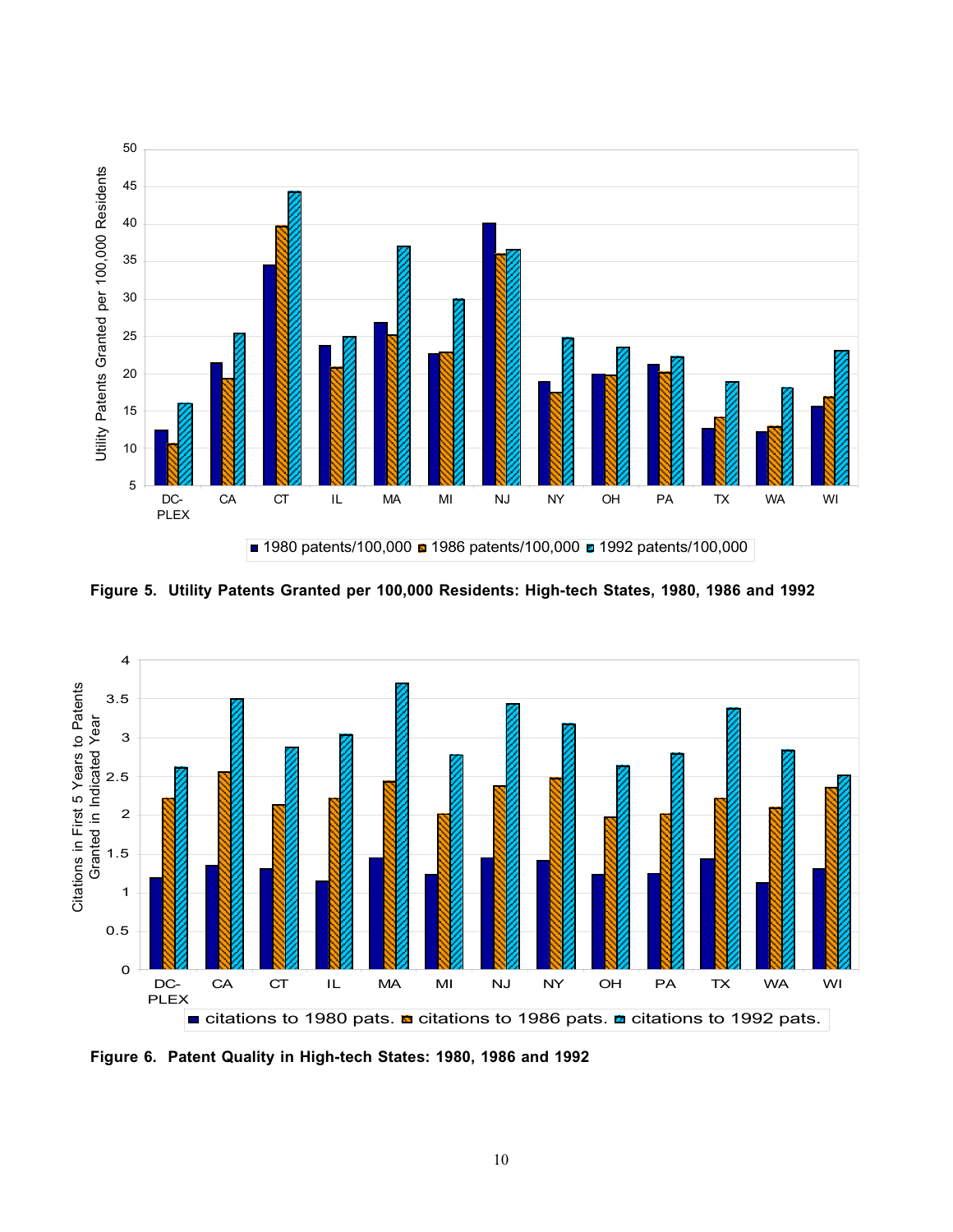

**Figure 7. National Total Number of Utility Patents Granted by Assignee Types: 1980, 1986, 1992 and 1996** 



**Figure 8. Utility Patents Assigned to Universities when Granted: High-tech States, 1980-1996**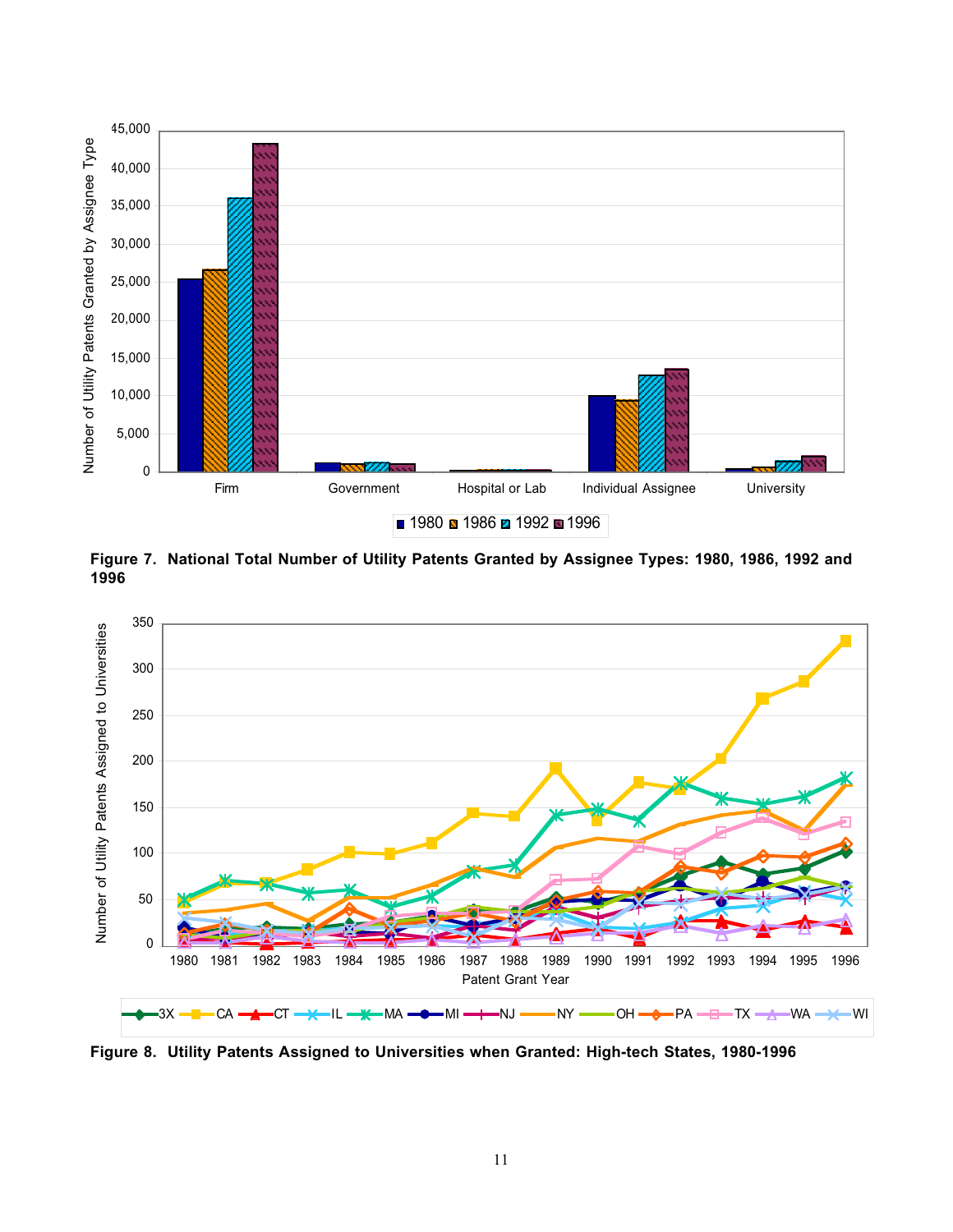

**Figure 9. Utility Patents Assigned to Universities per 100,000 Residents: High-tech States, 1980- 1996**



**Figure 10. Utility Patents Assigned to Firms when Granted: High-tech States, 1980-1996**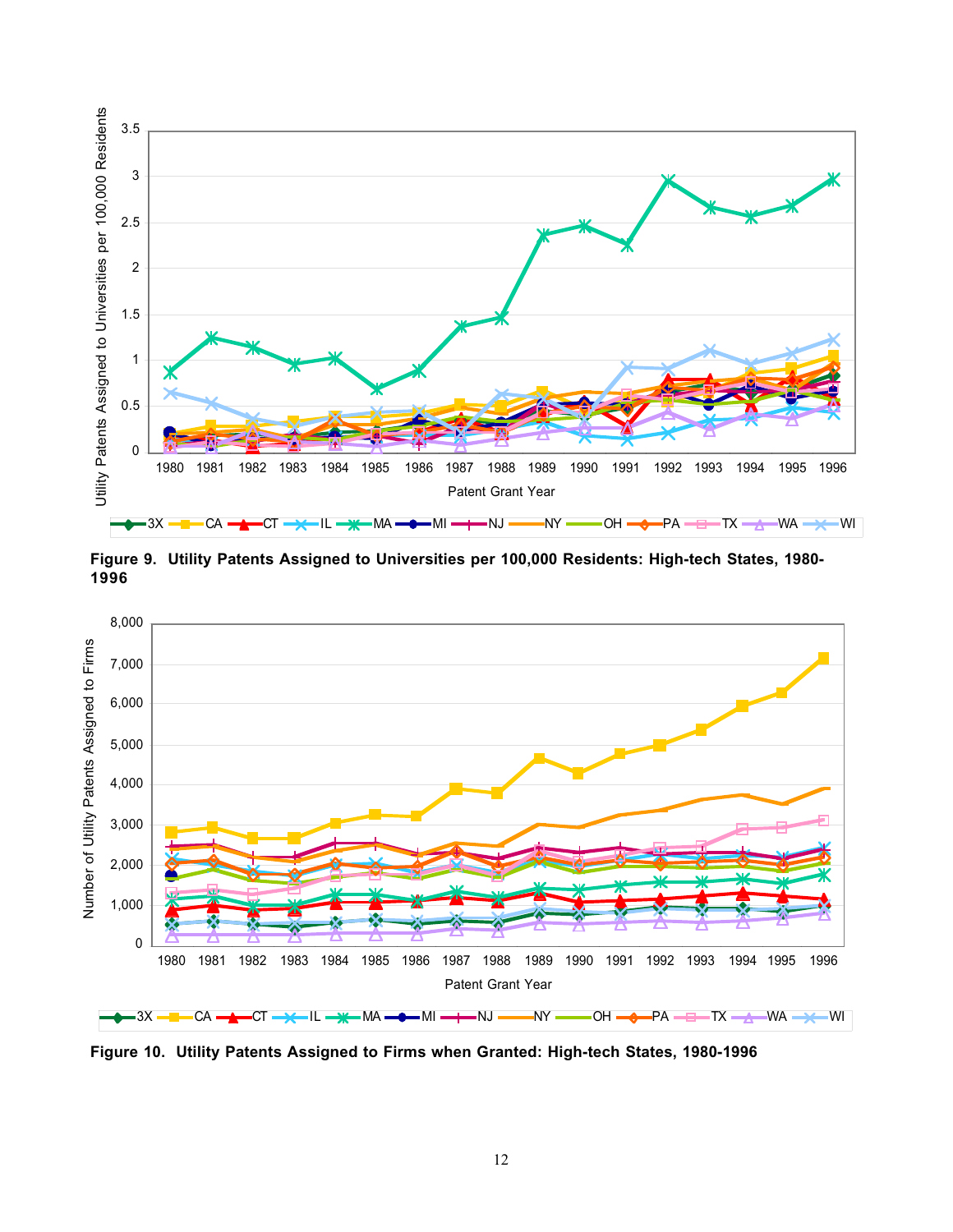

**Figure 11. Utility Patents Assigned to Firms per 100,000 Residents, High-tech States, 1980-1996**



**Figure 12. Utility Patents Assigned to Universities when Granted: High-tech States, 1980, 1986, 1992 and 1996**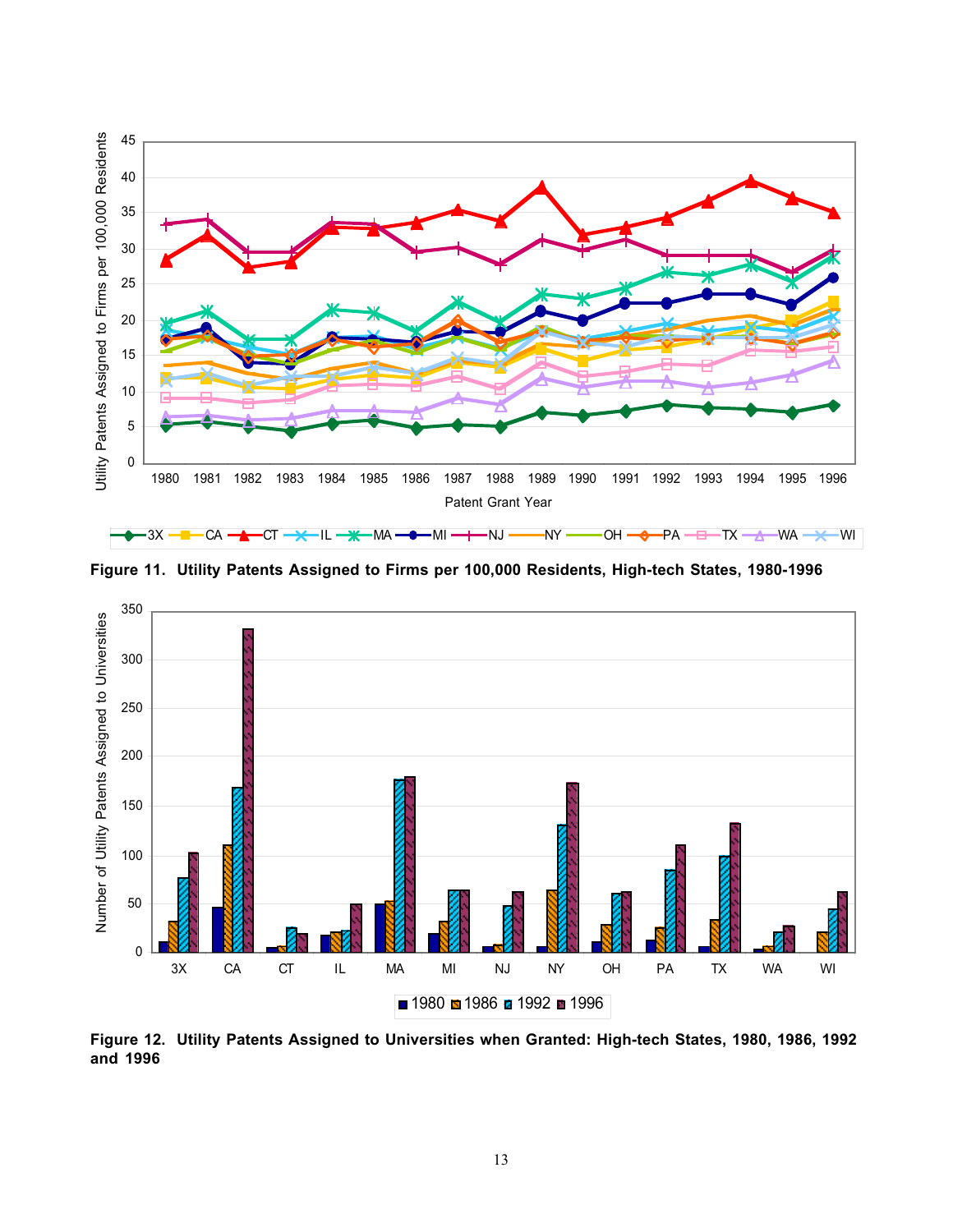

**Figure 13. Utility Patents Assigned to Universities per 100,000 Residents: High-tech States, 1980, 1986, 1992 and 1996**



**Figure 14. Utility Patents Assigned to Firms when Granted: High-tech States, 1980, 1986, 1992 and 1996**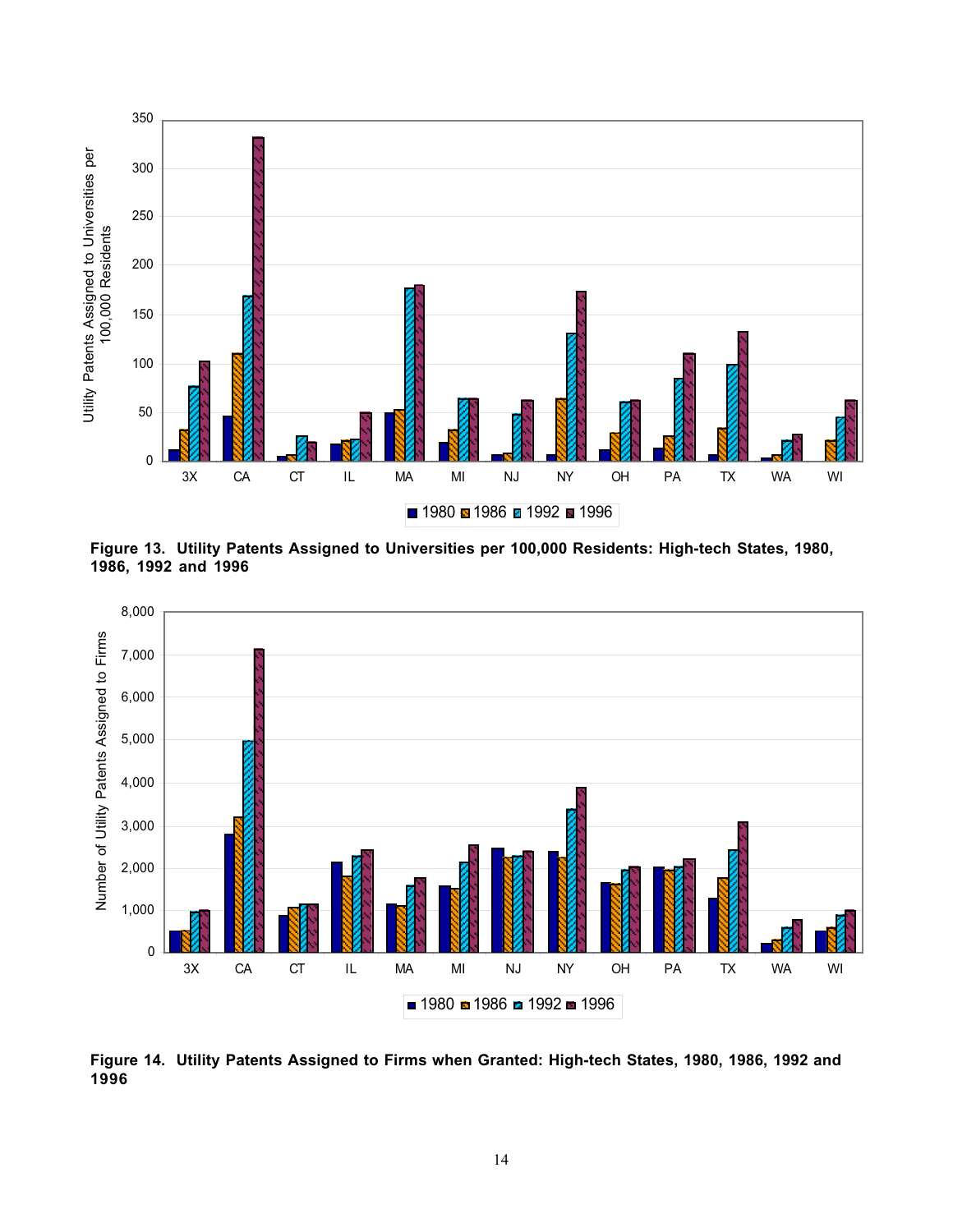

**Figure 15. Utility Patents Assigned to Firms per 100,000 Residents: High-tech States, 1980, 1986, 1992 and 1996**



**Figure 16. California vs. Massachusetts: Utility Patents Granted, 1980-1998**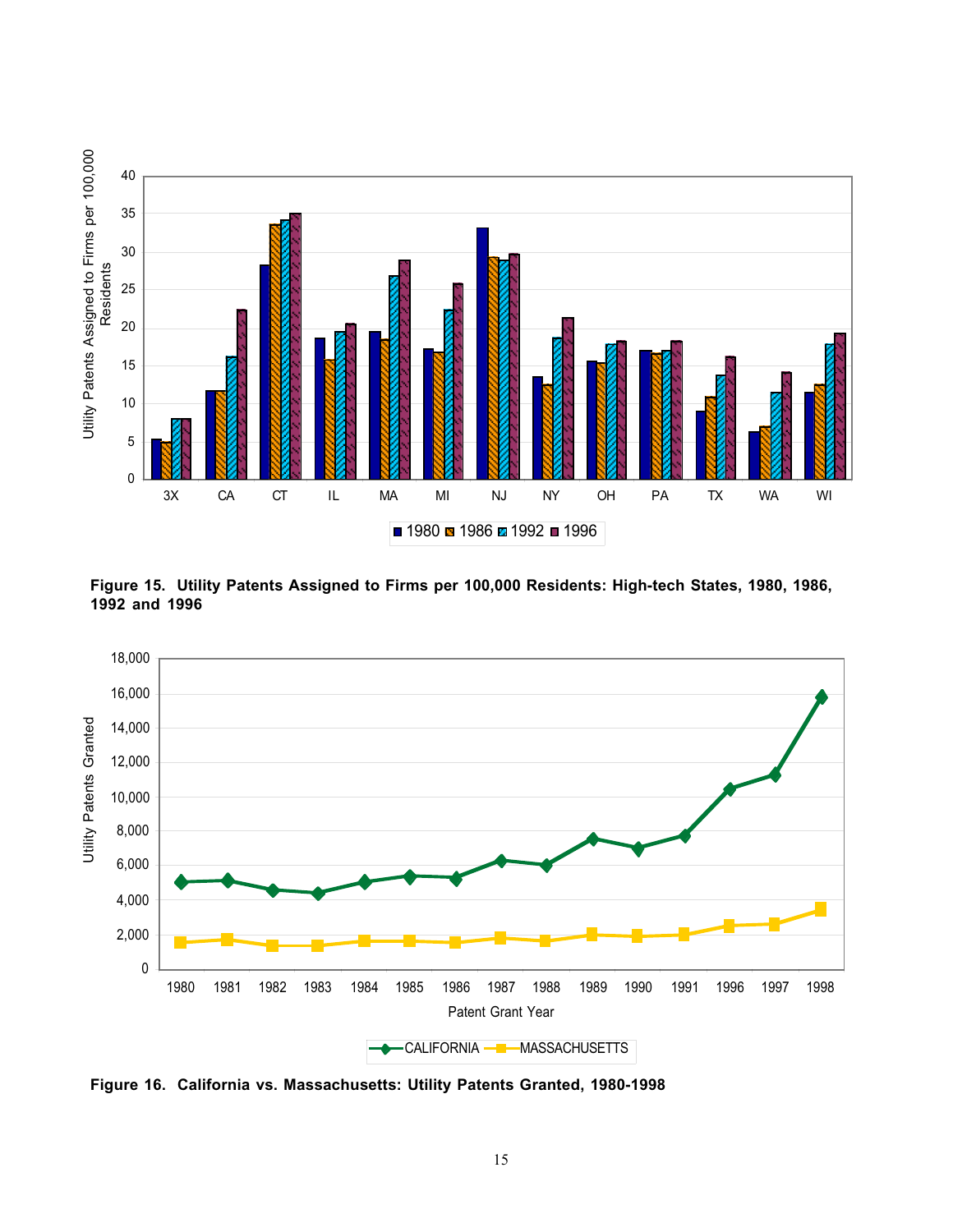

**Figure 17. California vs. Massachusetts: Utility Patents Granted per 100,000 Residents, 1980-1998**



**Figure 18. California vs. Massachusetts: Patent Quality, Citations per Patent over 5-Year Moving**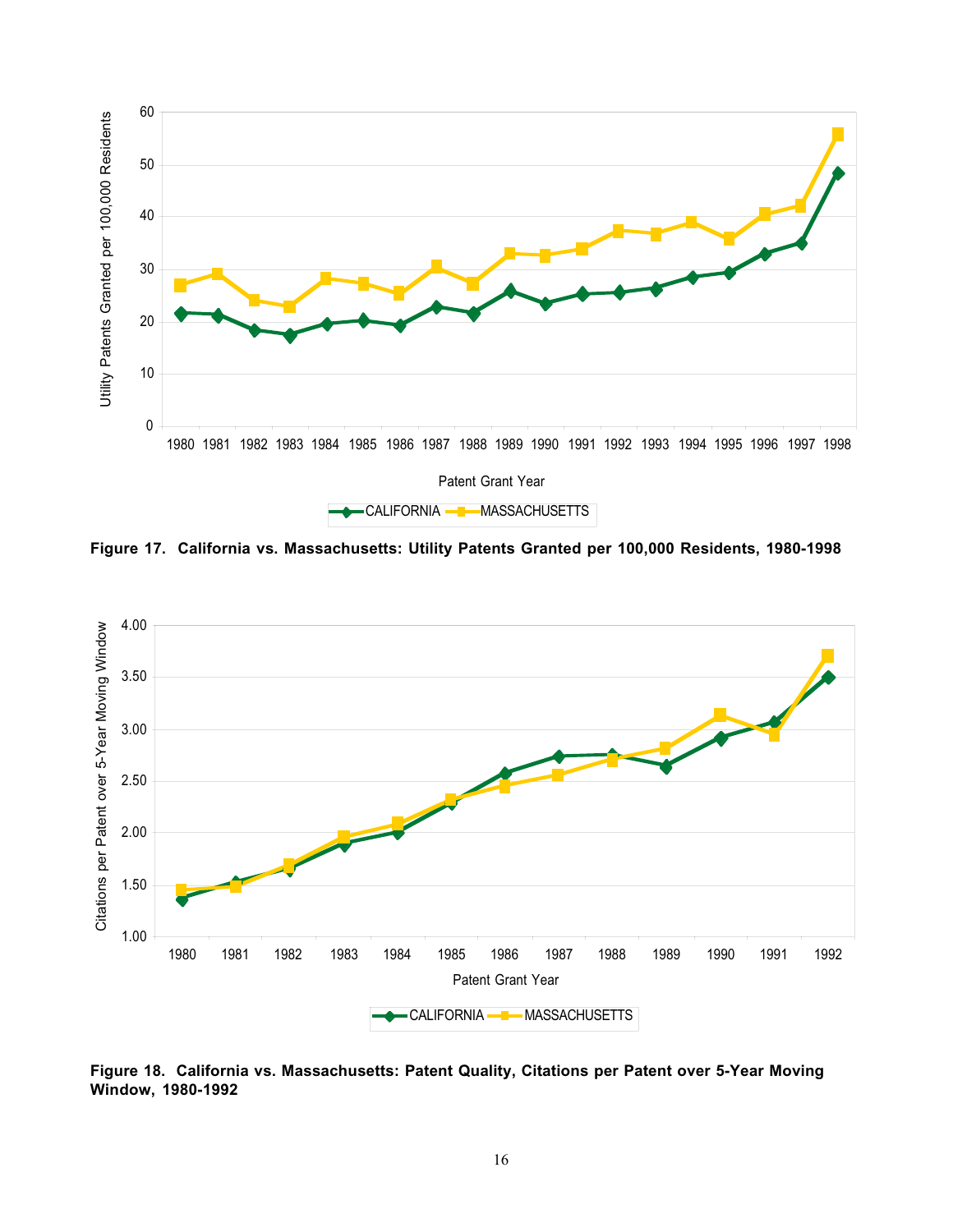

**Figure 19. California vs. Massachusetts: Biotech-Related Utility Patents Granted, 1980-1998**



**Figure 20. California vs. Massachusetts: Biotech-Related Utility Patents Granted per 100,000 Residents, 1980-1998**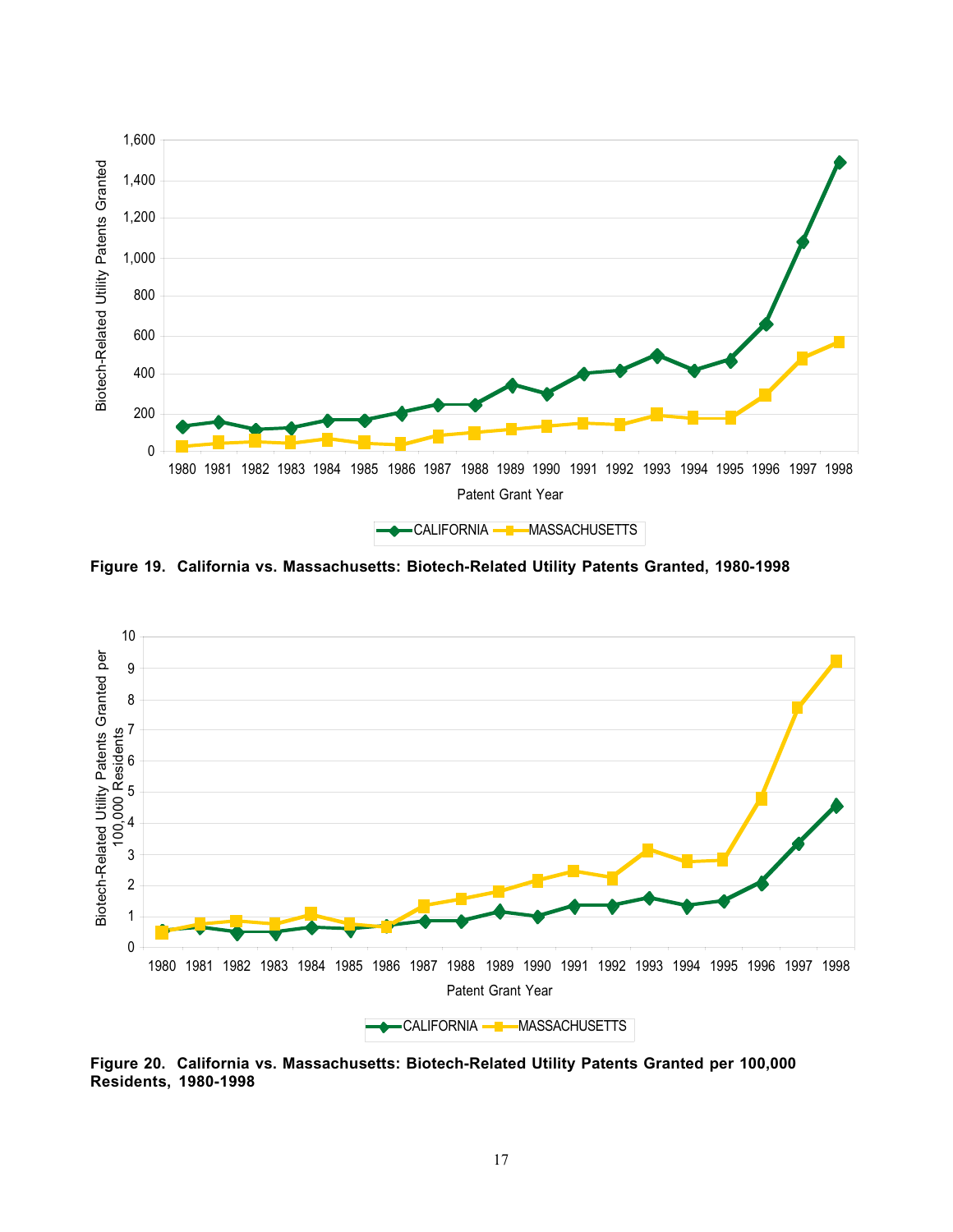

**Figure 21. California vs. Massachusetts: Patent Quality, Citations per Biotech-Related Patent over 5- Year Moving Window, 1980-1992**



**Figure 22. Biotech-Related Utility Patents Granted to Inventors in High-tech States: 1980, 1986 and 1992**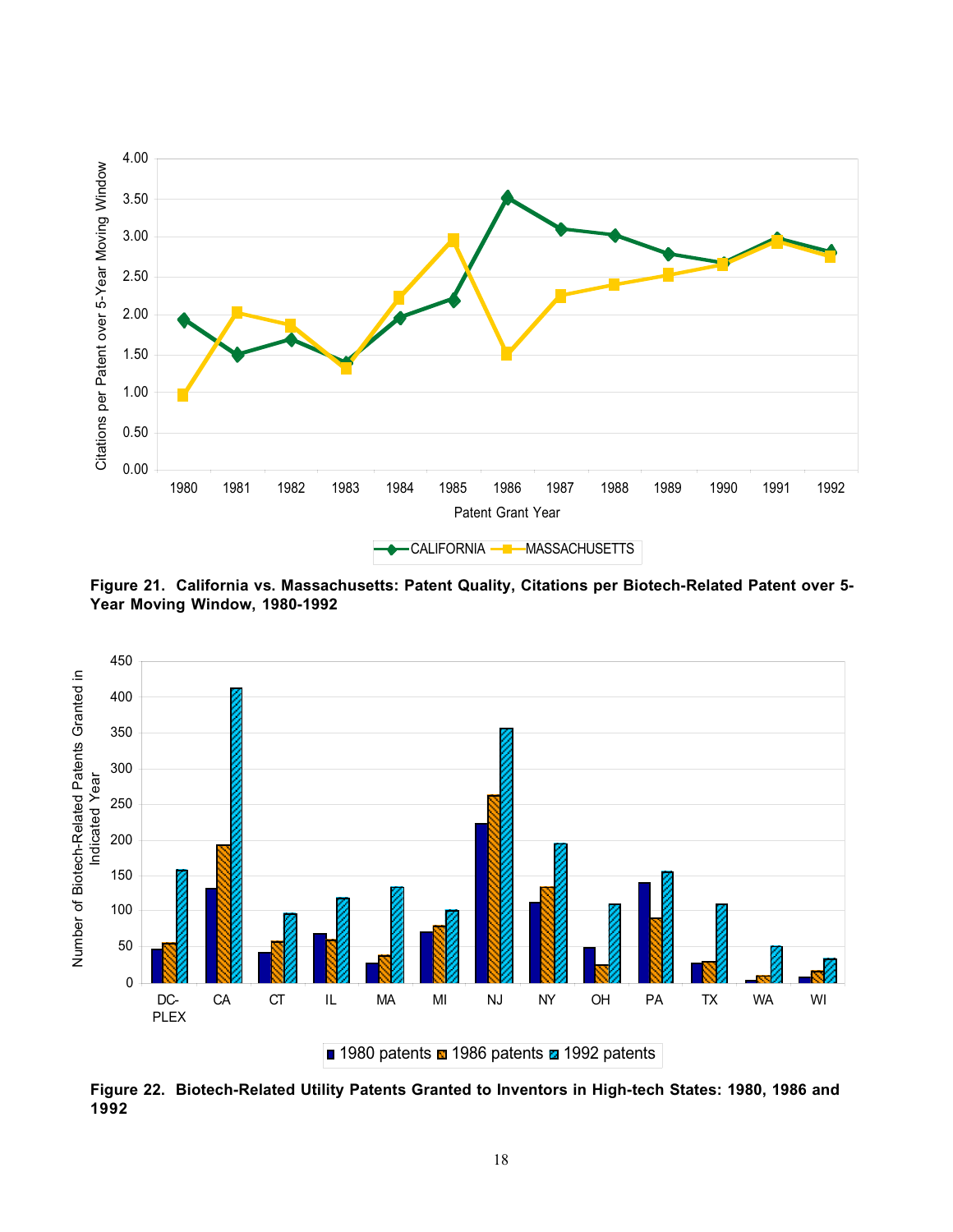

**Figure 23. Biotech-Related Utility Patents Granted per 100,000 Residents: High-tech States, 1980, 1986 and 1992**



**Figure 24. Biotech-Related Patent Quality, High-tech States: 1980, 1986 and 1992**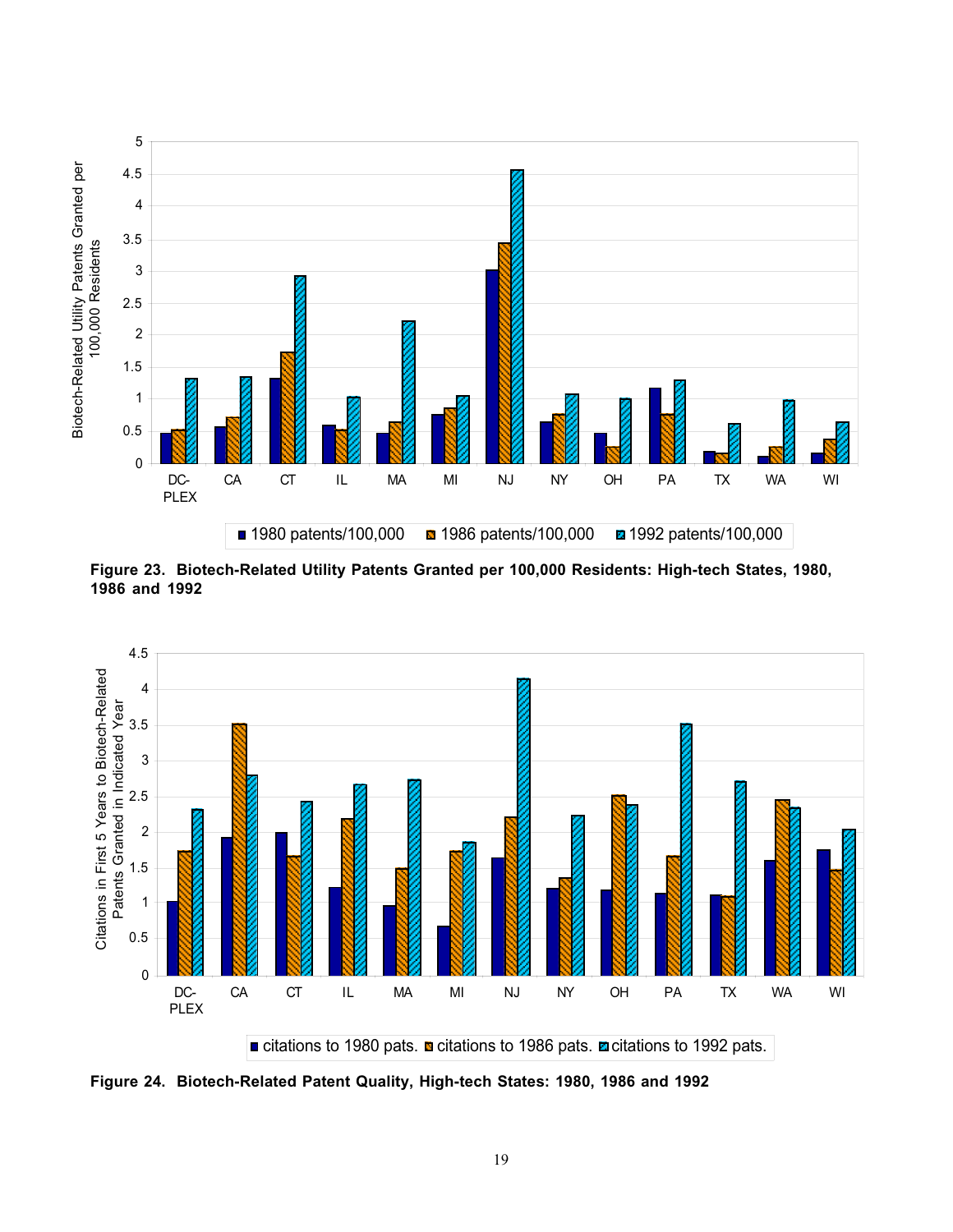

**Figure 25. California vs. Massachusetts: Semiconductor-Related Utility Patents Granted, 1980-1998**



**Figure 26. California vs. Massachusetts: Semiconductor-Related Utility Patents Granted per 100,000 Residents, 1980-1998**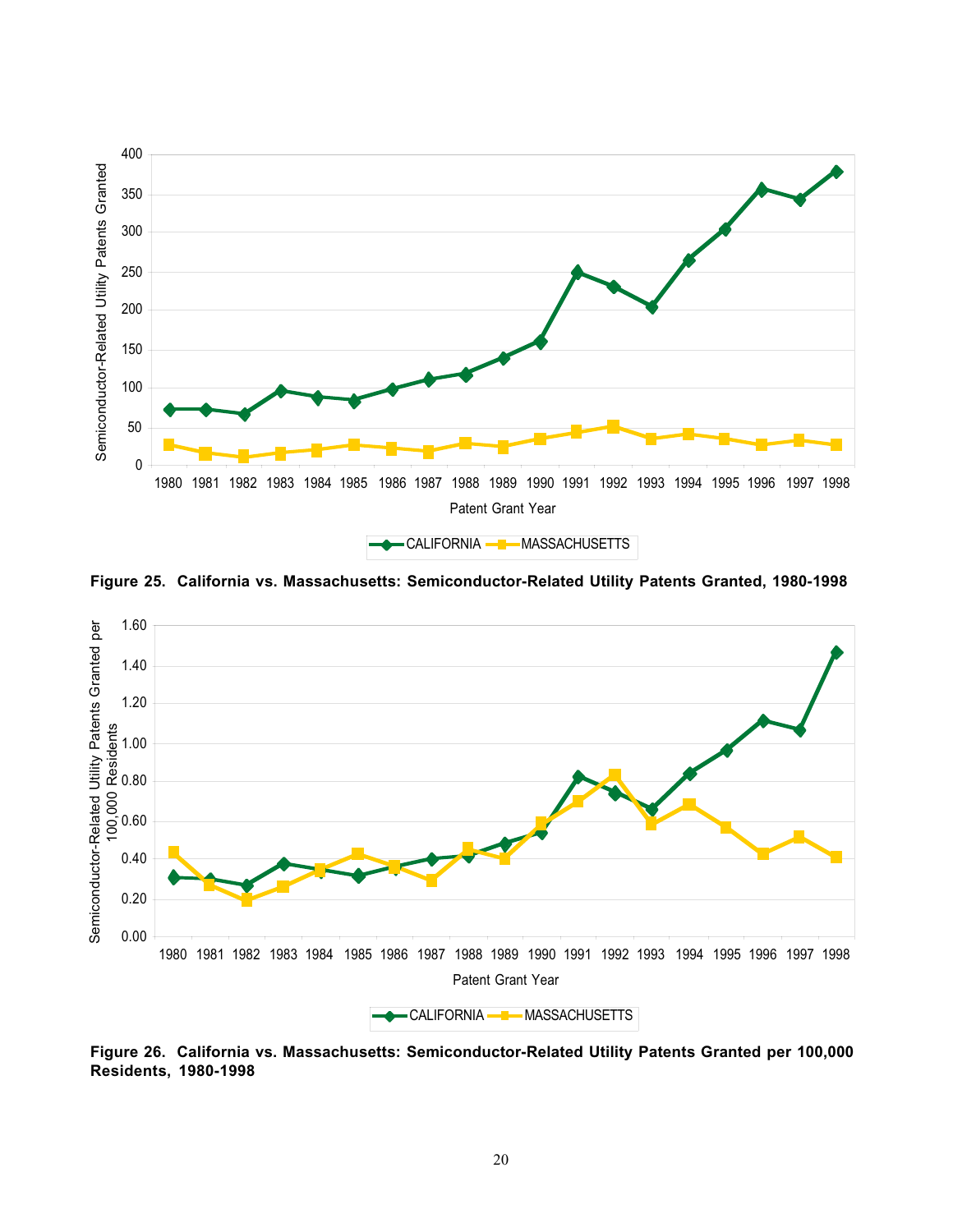

**Figure 27. California vs. Massachusetts: Patent Quality, Citations per Semiconductor-Related Patent over 5-Year Moving Window, 1980-1992**



**Figure 28. Semiconductor-Related Utility Patents Granted to Inventors in High-tech States: 1980, 1986 and 1992**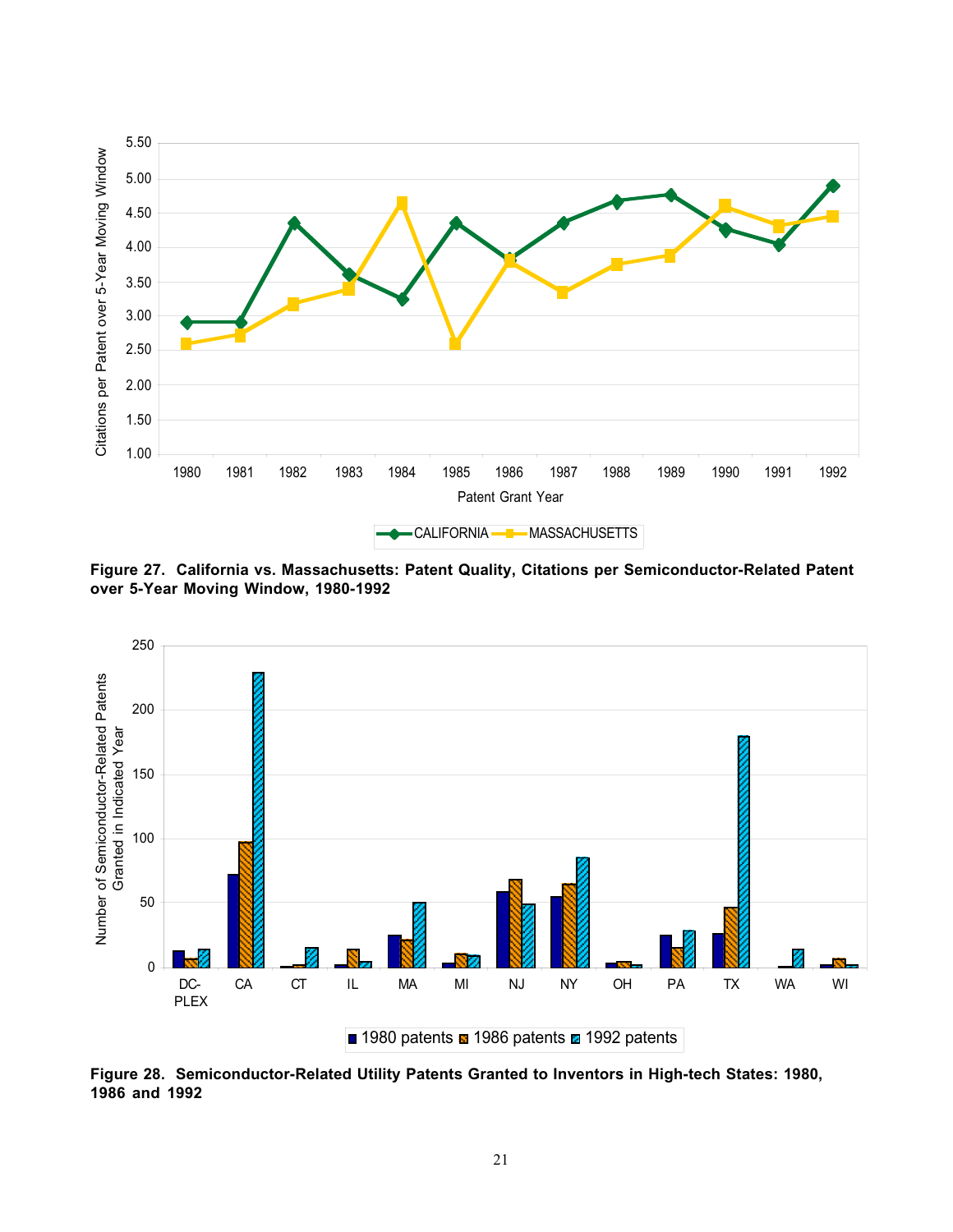

**Figure 29. Semiconductor-Related Patents Granted per 100,000 Residents: High-tech States, 1980, 1986 and 1992**



**Figure 30. Semiconductor-Related Patent Quality, High-tech States: 1980, 1986 and 1992**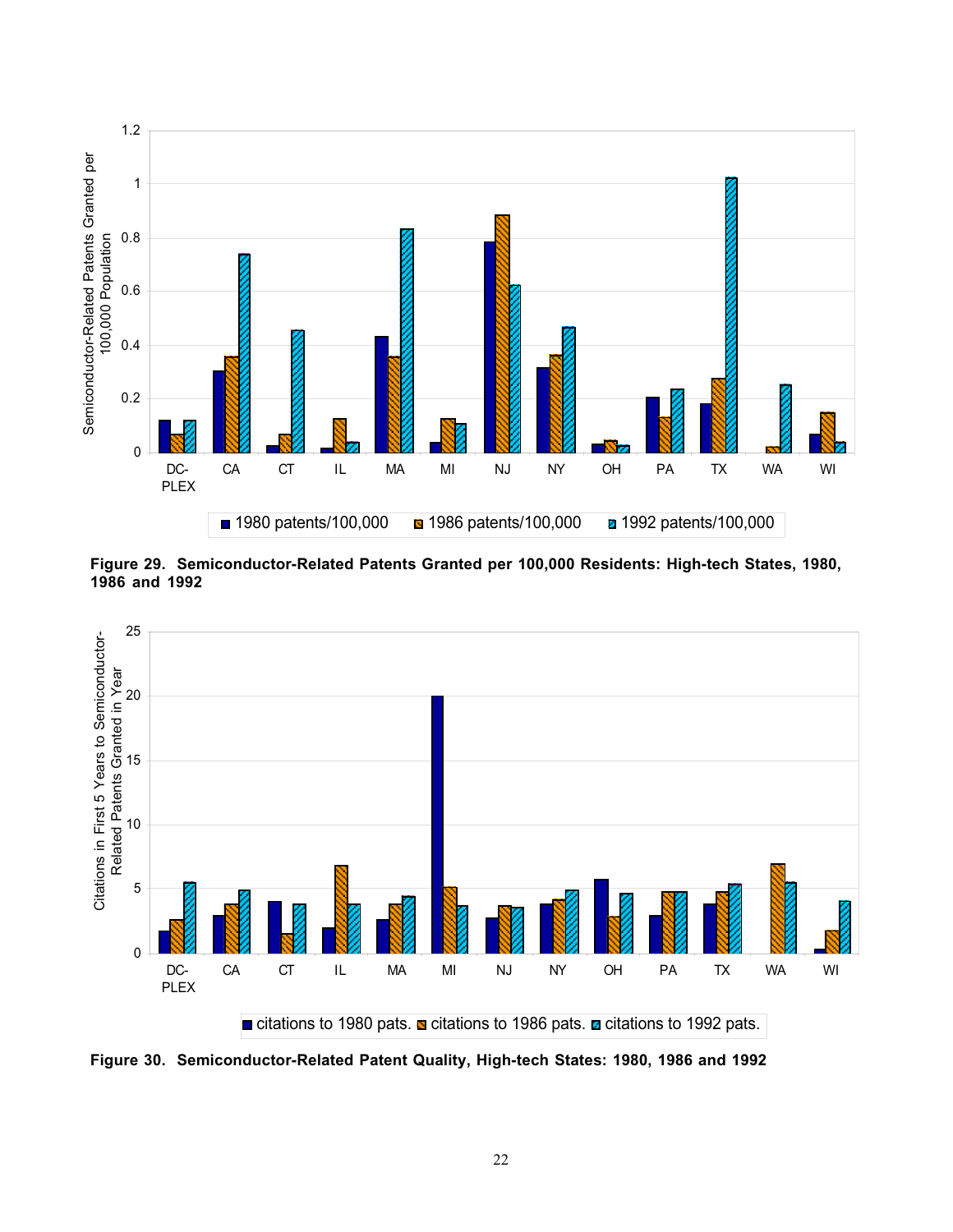

**Figure 31. California vs. Massachusetts: Computer-Related Utility Patents Granted, 1980-1998**



**Figure 32. California vs. Massachusetts: Computer-Related Utility Patents Granted per 100,000 Residents, 1980-1998**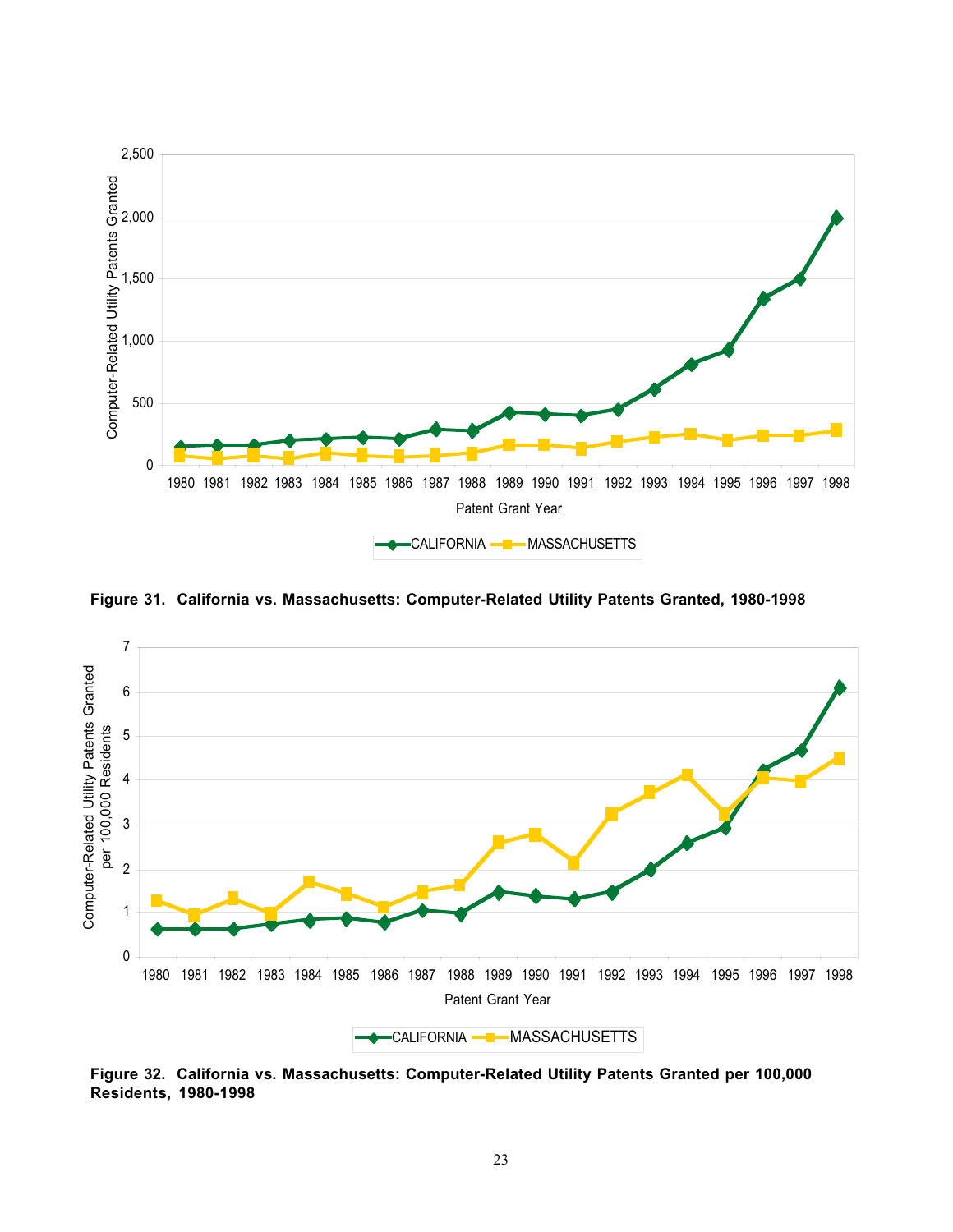

**Figure 33. California vs. Massachusetts: Patent Quality, Citations per Computer-Related Patent over 5-Year Moving Window, 1980-1992**



**Figure 34. Computer-Related Utility Patents Granted to Inventors in High-tech States: 1980, 1986 and**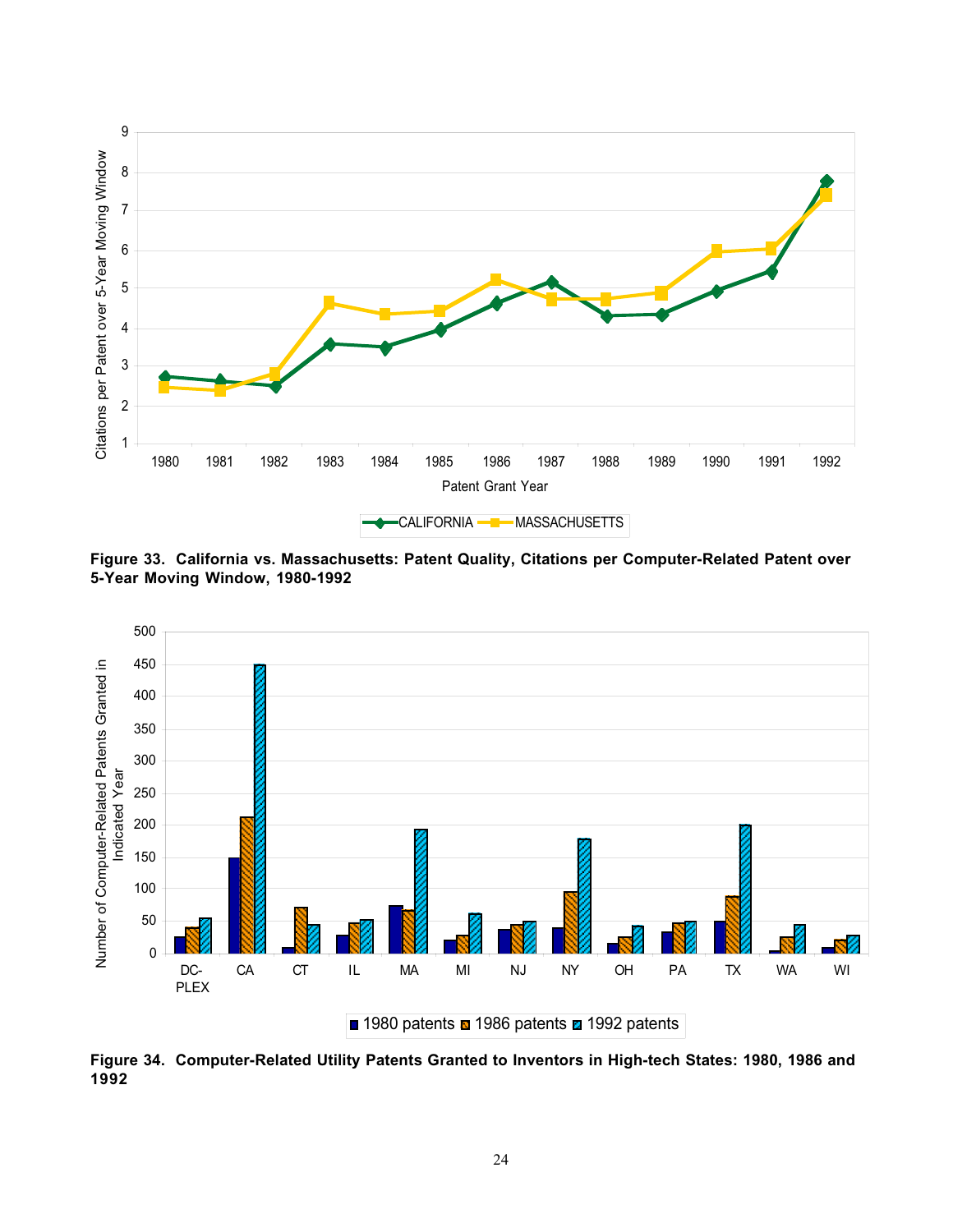

**Figure 35. Computer-Related Patents Granted per 100,000 Residents: High-tech States, 1980, 1986 and 1992**



**Figure 36. Computer-Related Patent Quality: High-tech States, 1980, 1986 and 1992**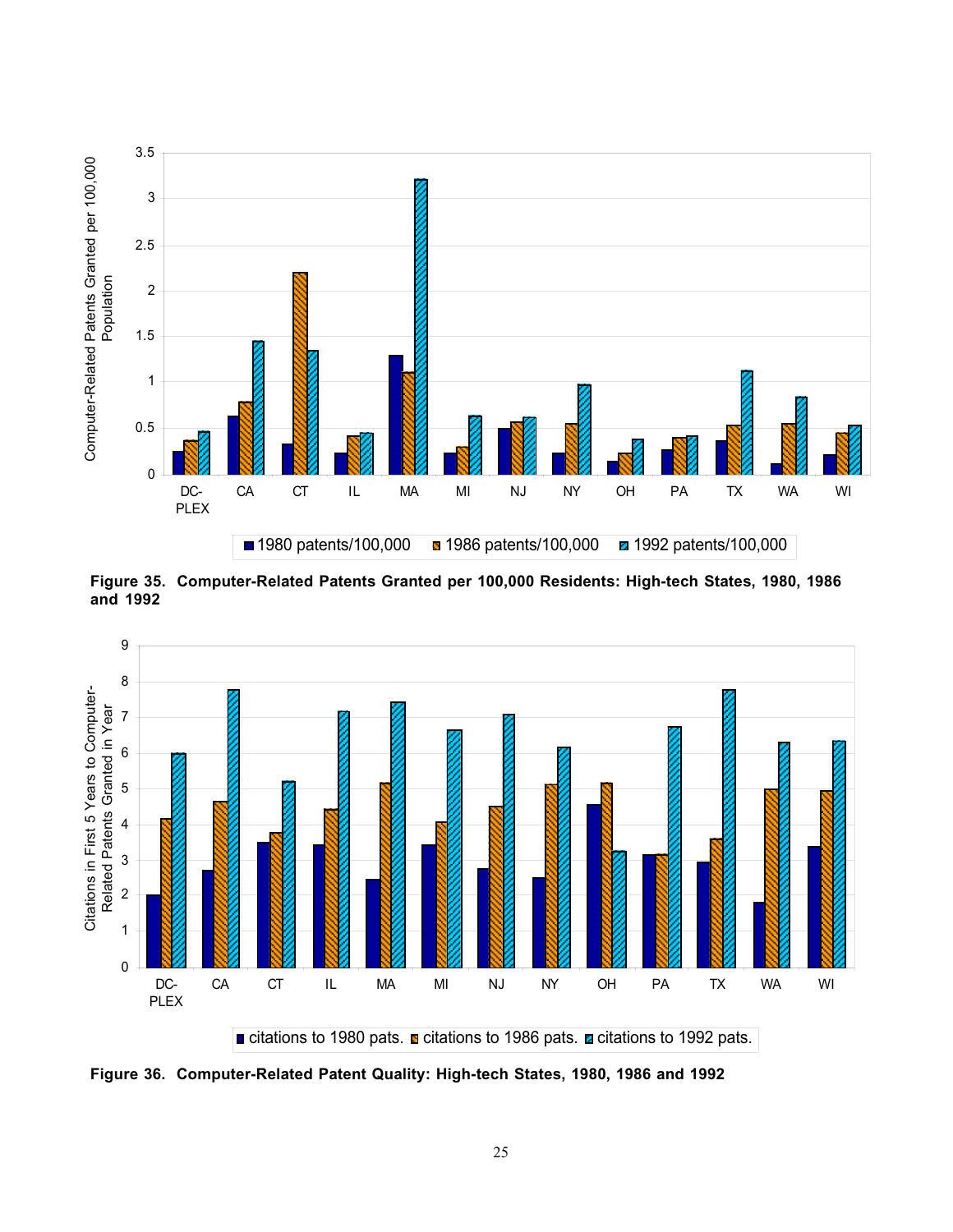### **6. Appendix**

## **6.1. Location of Inventive Activity and its Commercialization**

We determine location by the address of the first inventor, not by location of the assignee. About onequarter of all patents do not have assignees; assignees are typically the organization that will be doing the work to commercialize the invention, often the employer of the inventor(s). Assignee and first inventor may or may not be in the same geographic area, but the headquarter location of the assignee is commonly used in filing the patent application and thus for large organizations with multiple business units that address may not be related to the location of the commercial activity. Hence, it is not easy to determine whether the actual location of the commercial activity is likely to be closer to the first inventor (or to another one of the listed inventors) or to the assignee.

To the degree inventors are providing intellectual capital to assignees in other states, the main economic benefits may not lie in the inventor's state but in the assignee's state. The NBER data set that we used for the analyses reported here does not geo-code the assignee.

### **6.2. Geographical Categorization**

The District of Columbia, Maryland and Virginia together are aggregated into a single region called DCplex, which this presentation considers a state for the sake of convenience. As a result, DC-plex and each state of the rest of the United States are the unit of analysis of this presentation. We also have sums or statistics at the two aggregate levels: national and high-tech states, which, in this presentation, are California, Connecticut, DC-plex, Illinois, Massachusetts, Michigan, New Jersey, New York, Ohio, Pennsylvania, Texas, Washington, and Wisconsin.

#### **6.3. Time Variable**

Tables on number of patents report the actual number granted in the year indicated; there is a variable amount of time between patent application and patent granting, but the NBER data set we used for all analyses does not report the full date of application. Hence patent grant date is our variable for all tables.

All data on patent citations is in a time-series format where the year indicates the start of a five-year moving window, ranging from 1980 through 1996. Thus, for instance, citations labeled '1980' actually are the combined citations of 1980, 1981, 1982, 1983, and 1984 to patents issued in 1980. We use only a five year moving window since "early citations" (made shortly after the patent is granted) are both sparse and not good predictors of eventual citation.

#### **6.4. Patent to Industry "Mapping"**

Information that locates high-technology patents among the broad patent classes used by the U.S. Department of Commerce Patent and Trademark Office (1993) comes from two sources. Our biotechnology patent classes are identified in the Patent Technology Set for Genetic Engineering (cd-rom produced by USPTO), augmented by separate analyses of USPTO patent classes. Semiconductor-related and computer-related classifications come solely from separate analyses of US patent classes. CHI Corporation aided in development of these three main classes.

Table A.1 presents the definitions used for technology areas of patenting and the numbers of patents found in each broad area.

**Table A.1. Industry Mapping by Patent Class<sup>a</sup>**

| Technology Area | Patent Classes | Total $# 1981-90$ |
|-----------------|----------------|-------------------|
| Biotechnology   | 435, 424, 514  | 14.998            |
| Semiconductor   | 437, 257       | 4.263             |
| Computer        | 395, 364, 360  | 11.236            |

<sup>a</sup>We omit partial classes, and select the "pure" industry classes for simplicity in our presentation.

### **7. References**

Darby, Michael R., Qiao Liu, and Lynne G. Zucker, "Stakes and Stars: The Effect of Intellectual Human Capital on the Level and Variability of High-Tech Firms' Market Values," National Bureau of Economic Research Working Paper No. 7201, June 1999.

Darby, Michael R., and Lynne G. Zucker, "Local Academic Science Driving Organizational Change: The Adoption of Biotechnology by Japanese Firms," National Bureau of Economic Research Working Paper No. 7248, July 1999.

Griliches, Zvi, "Patent Statistics as Economic Indicators: A Survey," *Journal of Economic Literature*, December 1990, 28: 1661-1707.

Hall, Bronwyn H., "The Stock Market Valuation of R&D Investment during the 1980s," *American Economic Review*, 1993, 83: 259-264.

Hall, Bronwyn H., "Innovation and Market Value," National Bureau of Economic Research Working Paper No. 6984, 1999.